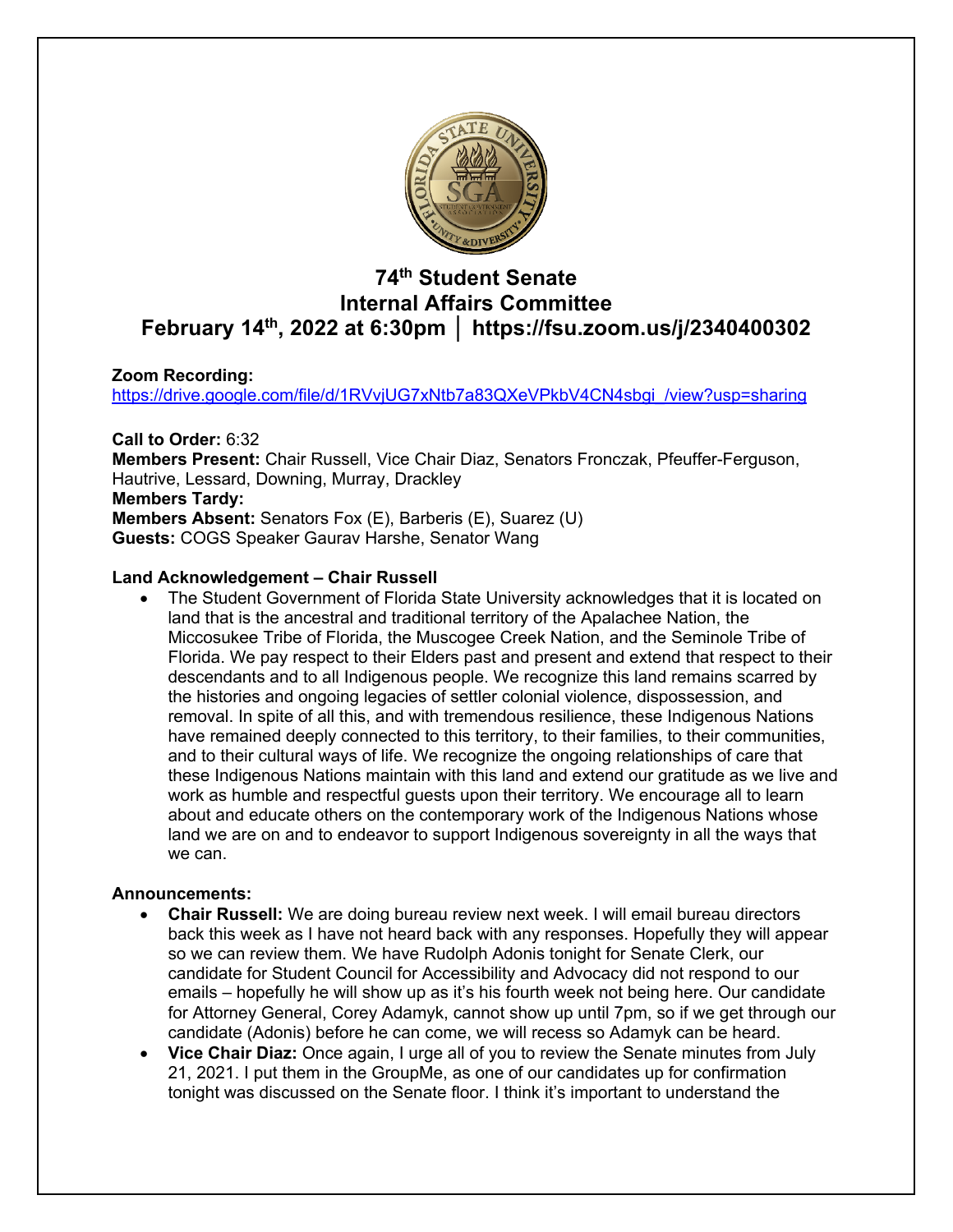circumstances around why he was not confirmed for that position as context for the discussion we are going to have tonight. I understand that the debate tonight may become controversial, but it is important that while we represent our constituents and do our jobs of providing advice and consent or checks and balances, that we remain respectful of all of our candidates and ourselves. I think that Senate deserves no less than our full respect.

- **Senator Pfeuffer-Ferguson:** Happy Valentine's Day! Please be objective tonight. I know that emotions surrounding these discussions can become quite strong. I think there is a way to be both empathetic as well as objective. I hope people have read those minutes as Vice Chair Diaz said. Try to put yourselves in the shoes of the communities that have been outspoken to do our job properly tonight. I don't want anyone getting sued this time. That's the last thing that should happen to any of us. I personally do not want to be sitting over at the College of Law until 2am on any night of the week, so let's do our job properly. Once again, let's be empathetic and objective.
- **Senator Lessard:** Also wanting to echo the sentiments of the previous speakers. I think about five of us were members of the  $73<sup>rd</sup>$  Senate when this all went down in summer. This particular candidate was forwarded to the Senate twice before for the position. His confirmation hearing on the night of the 21<sup>st</sup> was honestly the most controversial of the discussions – definitely something to review. I know my big thing is, there were 3 applicants for this position – why forward the same person again? I will definitely be asking him that tonight. Just keeping it as apolitical as possible. You can ask about his voting record without making it seem like a political attack. We all read that memo on Viewpoint Neutrality. Really keeping that in mind tonight is going to be the only way to make this as objective of a conversation and debate as possible. Definitely keep that in mind, it is going to get a little bit heated, and honestly, if he passes tonight, I do expect it to get heated on the Senate floor on Wednesday as well. Just keep that in mind. If you need to, take a break, take a moment. Turn off your camera and walk away. He was a controversial candidate in the  $73<sup>rd</sup>$  Senate and I don't believe that is going to change here as well.
- **Senator Murray:** On another note, I had a meeting with Dr. Williams today about the Center for Participant Education. We don't believe that it needs to necessarily be totally nixed from statutes per se, given the way bureau review would probably have lended itself, given that it has been inactive for a long time. But as their liaison, I plan on revitalizing it in a way – I think there's a really great place for it to come back. I think it definitely did tackle some issues that certain communities face that I think there is a need for on this campus. Sort of like progressive education – alternative education, from the sort of stuff that you learn everywhere of campus, sort of the establishment. So a couple of things I think are priorities of mine include respecting the history – it was established in the 70s and suspended at some point, which is a long time. Also to revitalize it to make sure that moving forward, it is doing what needs to be done to seize the opportunities and its potential. Also to recruit a board so if anybody's interested in it, it would be really great to have people on a team who are excited by this and to understand the value of the things that can be done – the things that should be done, and the new things that could be undertaken by it. Not to ramble, but it would basically be, moving forward, I think there's a lot of great potential for it to sort of be an opportunity for people to come and learn about just basically everything. So students, teachers, staff, people in the community could come and put on events sort of like classes to help educate people on certain things. So for example, if you were interested in playing the flute, you could come put on – I think about that. If you were so passionate about the, let's say, movie *ET,* you could come teach a class about *ET.* So that'd be very cool. Another thing that could happen would be queer art in Russia. Looking through the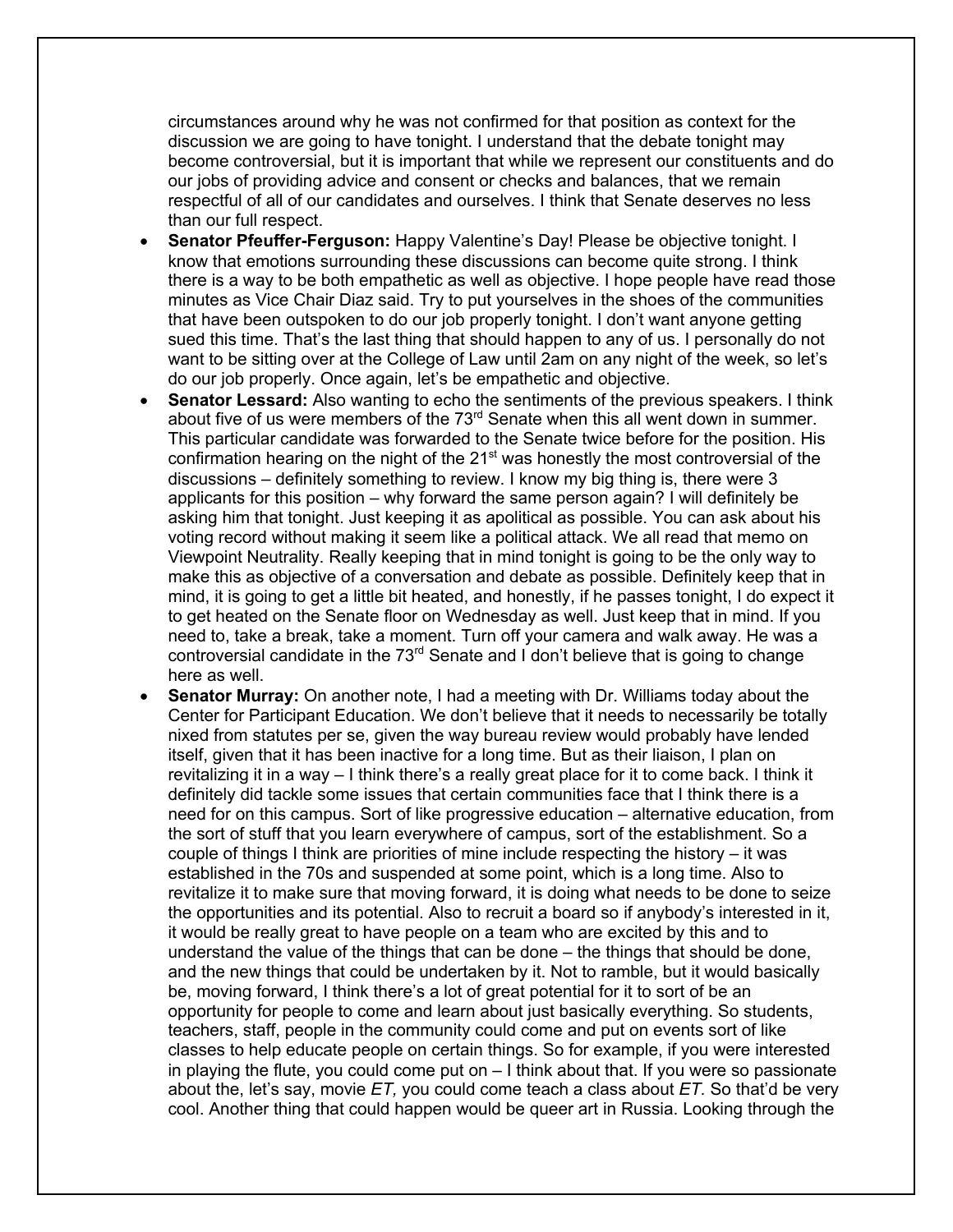course catalog from 2019, there was a class that was Intro to Dumpster Diving, which is exactly what it sounds like, but there was also a class on Feminism in Palestine. So that is something I think is really, really cool, and has kept our minority communities – or nonestablishment communities – have been lacking since it's been gone and I think there's really great potential for it to come back. If you have any questions about that, I'm very passionate about it and would love to talk to you about it if you'd like to come on board. We'd also take statute revision for it also.

- o **Chair Russell:** Do you know if anyone involved with CPE has access to their email that is posted on the website?
- o **Senator Murray:** I cannot say for sure. When I sent two emails to them for bureau review, no one answered, so I can't imagine anyone does.
- o **Chair Russell:** I'm in the same position with the Office of Student Sustainability. It's pretty much going the same way that Senator Murray was saying. I would like to see it revitalized, as people have not wanted to be on its e-board in a while.

### **Committee Business:**

- **Candidate for 74th Student Senate Clerk –** Rodolph Adonis
- **Candidate for Veterans Student Union, Assistant Director –** Haley Olsen
- **Candidate for Attorney General –** Corey Adamyk

### **Old Business:**

• **Candidate for Student Council for Accessibility Advocacy, Committee Member –** Roberto Ortiz

### **New Business:**

- **Candidate for Confirmation: Rodolph Adonis – 74th Student Senate Clerk**
	- Opening Statement:
		- I am a major in Criminology and a minor in Political Science. I did two years in TCC before transferring to FSU this last fall. I was involved in Black Men Achievers, was a student athlete and a peer advisor. I was able to work closely with advisors to provide resources to upcoming freshmen, so I have an idea as to how to help students, which is the reason I want to be in the SGA – to provide me the opportunity to stay engaged with students and to be a voice for them and to help them understand that there is someone on the inside looking out for them that they can rely on. One of my goals, if I have the opportunity, is to create an environment at FSU where students feel welcomed and feel like they have somebody that is looking out for them. I want them to be able to talk to me to help them get their problems resolved.
	- Technical Non-Debatable Questions:
		- Senator Pfeuffer-Ferguson: Are you currently financially certified? ● Yes.
	- o General Round of Questioning:
		- Senator Lessard: Are you involved in any other organizations on campus at this time?
			- I have been trying to get involved since last semester, and I currently serve as Vice President of the Legal Empowerment Brigades.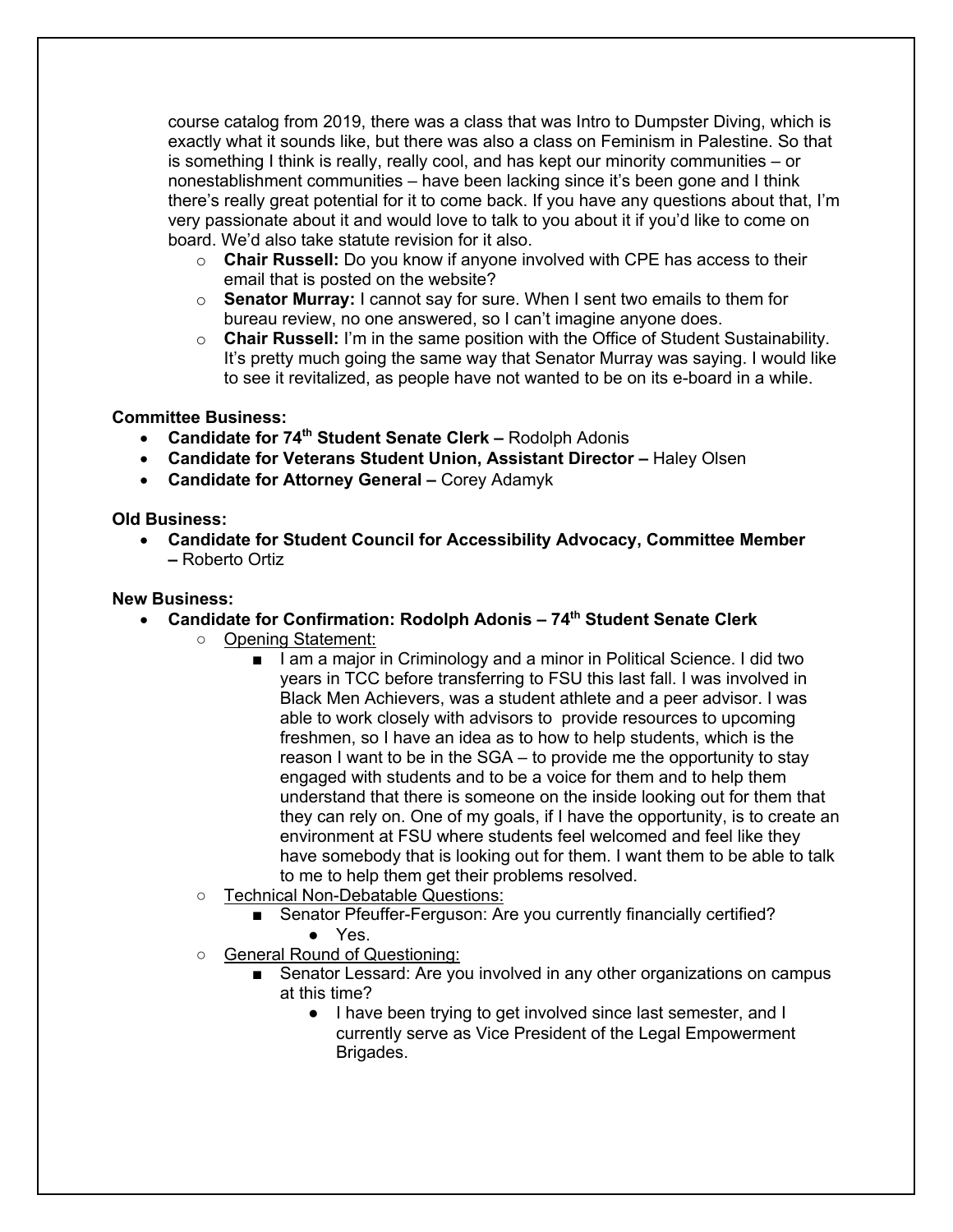- Senator Fronczak: You mention in your application how you value teamwork as a leadership style. How do you feel communication plays into your use of teamwork?
	- I would say when it comes to communication, it's basically about understanding that everyone has different values and perspectives than you. When it comes to teamwork, it's basically listening to hear what your colleague has to say so we can work as a team to actually work on the bigger picture.
- Senator Murray: Being Senate Clerk is about urgency, organization, and everyone in Senate relying on this position to have all of our documents in the right place and to have Canvas updated. I wanted to know about your organizational and time management skills.
	- Being a peer advisor allows me to understand that time management is something big when it comes to managing work and school. When it comes to that, I understand the difference between school, different organizations, and athletic commitments. At TCC, I had to focus on prioritizing all of my time.
- Senator Murray: What do you do for yourself to relax when times get stressful?
	- To destress, I have a book called *Think and Grow* that I like to read, along with other books I read to get things off my mind.
- Senator Pfeuffer-Ferguson: With this being a new position, are you ready to take it on and are you able to outline the expectations of the position?
	- I understand this is a new position. The position entails managing the calendars and passing out ballots and legislation when it comes to chamber meetings. At TCC, I had to organize some meetings, listening to things that had to be done, taking notes, and be prepared to go to the dean to explain what I got from it. [sic]
- Senator Pfeuffer-Ferguson: There has been some forms of tension between the Student Senate and members of administration. What plans do you have to make the environment more positive and amicable?
	- I want to make sure that both sides' points of view get heard.
- Closing Statement:
	- Thank you for taking the time to listen to what I had to say.
- **Senator Pfeuffer-Ferguson moves to enter round-table discussion; Senator Murray seconds**
- Round-Table Discussion:
	- Senator Pfeuffer-Ferguson: I think he is genuine and brings some good energy to Senate. We kind of need the position to be filled as there was only one applicant. I really like his vibes, his answers were short and sweet, and I think he is a good fit. I know he will kill this position. I will be voting yes.
	- Senator Lessard: I agree. The fact that he applied for a Senate seat shows an extra level of dedication that is admirable. You don't know what you're getting yourself into when you enter Student Senate at FSU, especially as a transfer student. The TCC Student Senate runs entirely different, so I understand the dedication it takes to apply to a position within FSU's Student Government. I hold him to a bit of a higher standard in that regard as he gets the chance to see the inner workings of SGA before he decided to run for a Business seat. Despite him not knowing he had an opening statement, he did really well and I think he did a great job.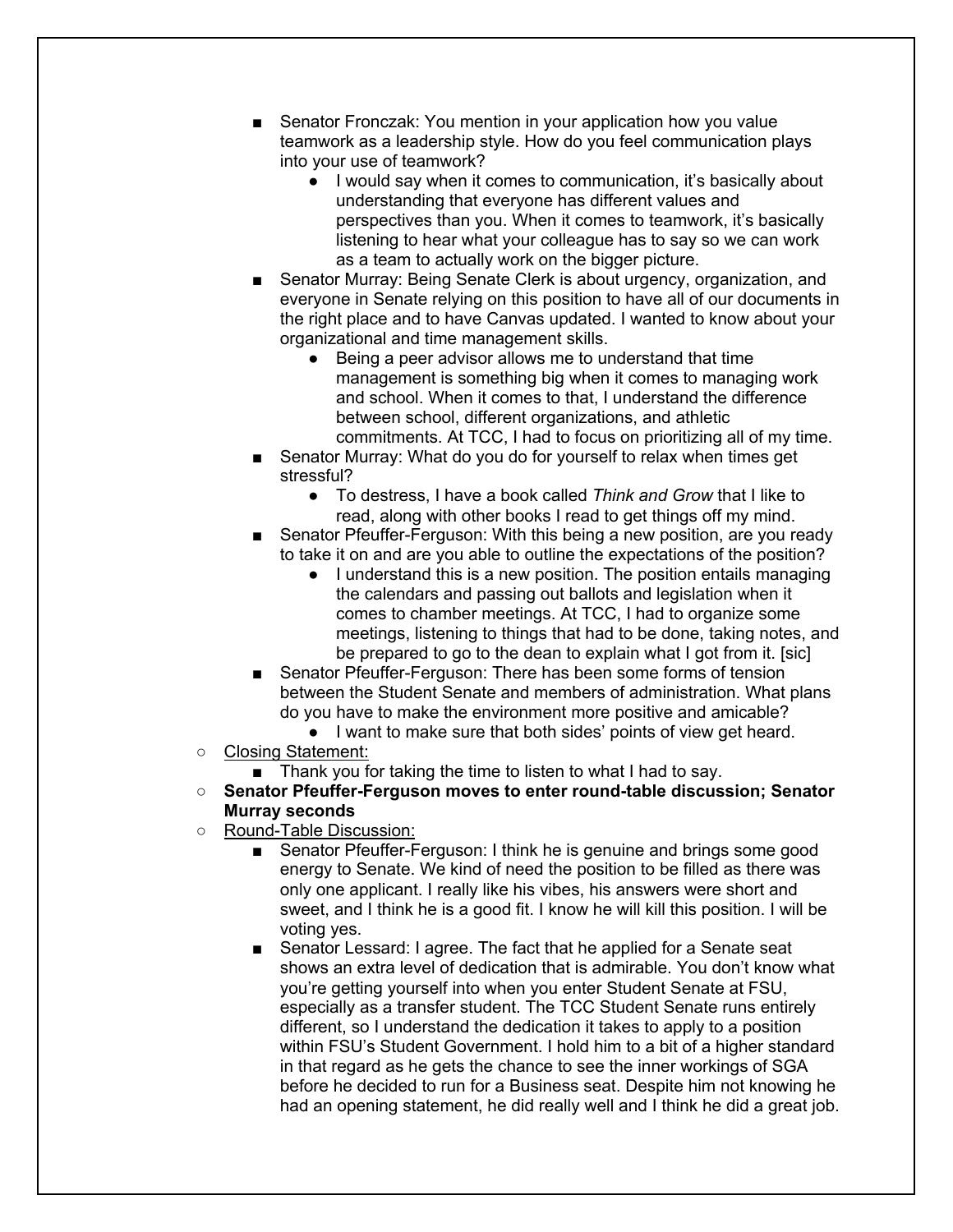- Senator Fronczak: I agree. I think he is very personable, and I appreciate how he spoke about his peer mentorship in his application and interview . It seems like whatever he gets involved with, he gets passionate and spends the time needed to excel in that position, and I think that's something very great.
- Senator Murray: I was just kind of wanting a little bit more given this is a very difficult position to fill and knowing the way people are in terms of stepping up to the plate. I think that will definitely be done, but I have very slight pause and wanted to hear if anyone had similar feelings, but I am voting yes.
- **Senator Pfeuffer-Ferguson moves to call the question; Senator Fronczak seconds**
- Vote:
	- Yes: 7 Senators Fronczak, Pfeuffer-Ferguson, Hautrive, Lessard, Downing, Murray, Vice Chair Diaz
	- No: 0
	- Abstain: 0
	- No Response: Drackley

# ● **RESULT: CANDIDATE RODOLPH ADONIS PASSES**

### **Senator Lessard moves to enter roundtable discussion; Senator Pfeuffer-Ferguson seconds**

- Senator Lessard: With bureau review next week, I think it is a good time to discuss forwarding interview questions. I think it would be very pertinent to include information on how interviews are conducted. We can always put information regarding opening statements and interview length so that candidates like the one we just heard can be more prepared if this information was on the website.
- Chair Russell: That information is included in our Rules of Procedure, but people don't really know to look for that. That could be included on the emails that we send out, or email Ben Young to include that on the website.
- Vice Chair Diaz: I think similar to what Chair Russell said, I think it would be useful to include that information in emails to candidates whenever they need to appear before a committee. It would be ideal for committee chairs to include information on their specific committee procedures to candidates coming before them, and I think writing legislation to force that in Statutes could be useful.
- Senator Lessard: With our candidate Adonis, for example, he was slightly unprepared only because he was not aware that he would get opening and closing statements. I think he came in expecting typical interview questions like a job interview, and not the ability to tell us who they are. I think that having that type of information on the website or in his email would help make him more prepared and honestly less nervous about the process.
- Senator Fronczak: What is typically included in emails to candidates?
- Chair Russell: When I send emails, I typically include Zoom links, the time of the meeting, a congratulations message and a request that candidates let us know if they can't make it to their scheduled interview time. I can communicate that information way better and am willing to help candidates be more prepared, which is an error on my part. I may also include a link to our Rules of Procedure so everyone feels prepared and no one feels inadequate at our meetings.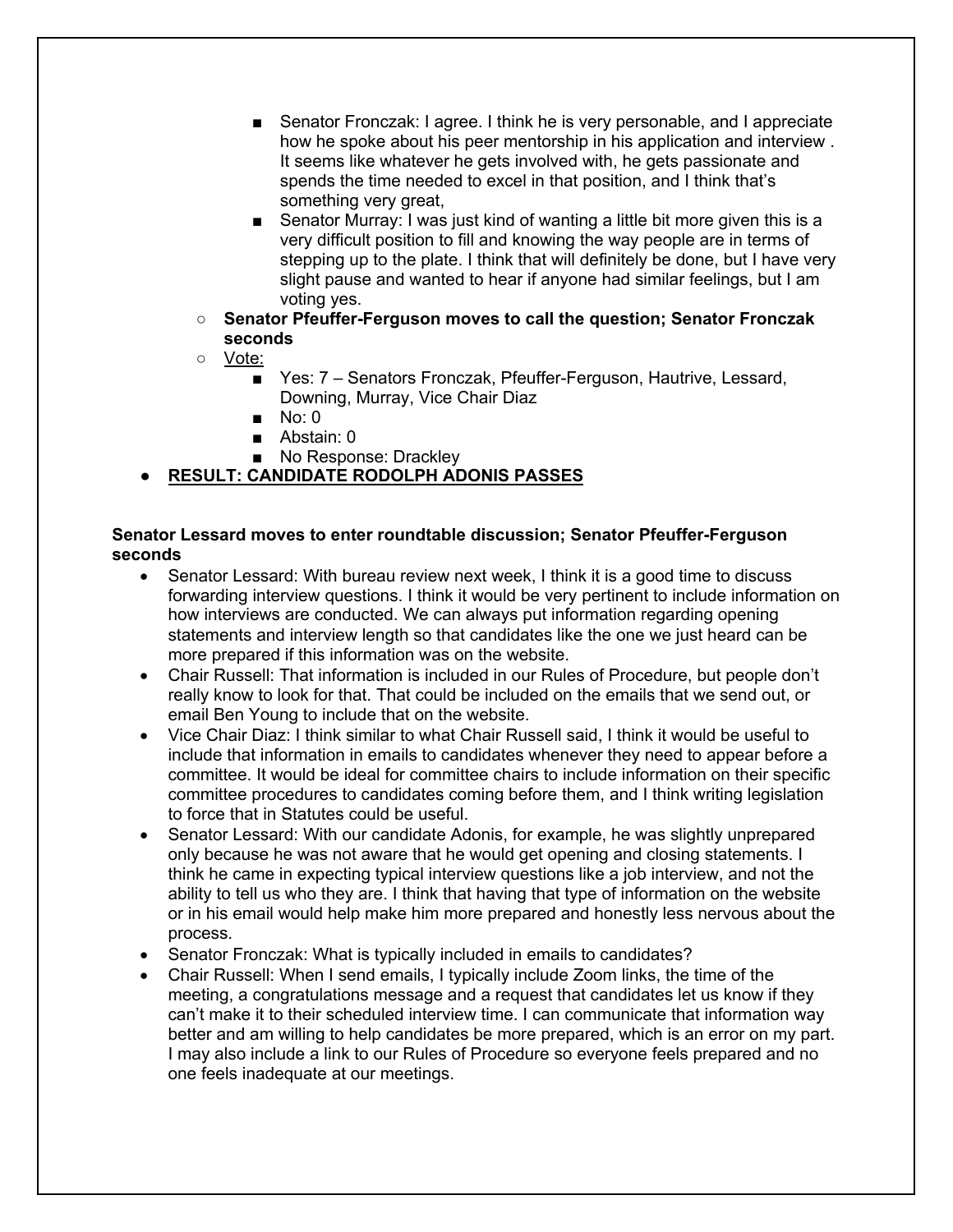- Vice Chair Diaz: Do we think it is worth it to introduce a bill mandating what committee chairs should be including in their emails to candidates?
- Chair Russell: Sure.
- Senator Lessard: I do think it's worth the time, because Rules runs their meetings slightly differently. We can also make committee chairs include the link to possible interview questions on the SGA page, which are not easy to find. I still expect a lot of Senate committees to want to continue meeting on Zooms, so I expect this model to continue past COVID, so including things like Zoom links, links to interview questions and what that entails, is important.
- Senator Murray: In my opinion, that should be a Senate Rules of Procedure change rather than changing statutes so it doesn't need approval from the Student Body President and Dr. Hecht.
- Senator Lessard: It is more of a Senate committee issue, rather than a statutes issue.
- Chair Russell: I just texted candidate Adamyk to see when exactly he could be available to join us. Continuing on to our conversation, I think this kind of change could help with continuity moving forward onto future chairs.
- Vice Chair Diaz: I may have missed it, but did we get a response from the Veterans Student Union candidate?
- Chair Russell: Yes, she could not come because of classes, but can come next week when the meeting goes back to being at 7:30pm.
- Senator Murray: I believe in the  $73<sup>rd</sup>$  Senate, we passed a resolution removing the rule that chairs keep a journal to give to their next chair to prepare them. Since we have discussed transition documents last Wednesday, it would be good to pass a resolution requiring that chairs keep transition documents and provides transparency as to the conduct of committee chairs.
- Senator Lessard: I agree, I think a change like that could have helped with Consent Resolution 9 for example. Had Chair Rider been able to get a hold of the RTAC email sooner instead of sending them all at once, I think we would not have been as shocked by the large size of the resolution.
- Senator Murray: Do we feel prepared to handle a controversial candidate or should we wait another week?
- Chair Russell: I would personally like to table this nomination to stress that everyone reads the minutes and be prepared because this candidate has already been forwarded and has been viewed as controversial. He has said that he will be ready by 7:30, so that is up to you if you would like that.
- Senator Lessard: Because this candidate is controversial, I am wanting to deal with this kind of nomination sooner rather than later, if he can be here in the next 15-ish minutes. This will likely be a long Senate meeting on the floor either way if he is passed by the committee. Senator Murray makes a good point that we would be hearing the candidate on SGA Election Day if he is passed next week in Senate. That meeting will be chaotic enough, and I don't want to be hearing a controversial candidate on Election Day.
- Senator Pfeuffer-Ferguson: I think we should go ahead and get it done tonight. I hope you have done your research by now, as that is the expectation of our committee. Are you really going to read minutes if you haven't done so already? I don't want to do this on Election Day either with the whole Senate, as there are other things going on. People are going to leave the meeting, and we know how Election Days normally happen in Senate. I say we just get it done.
- Senator Murray: Be mindful about viewpoint neutrality, because there are certain words that can be used that can be not neutral. Let's just make sure we be mindful of that, and that happens when we're characterizing a candidate as – a certain way. To say that, um,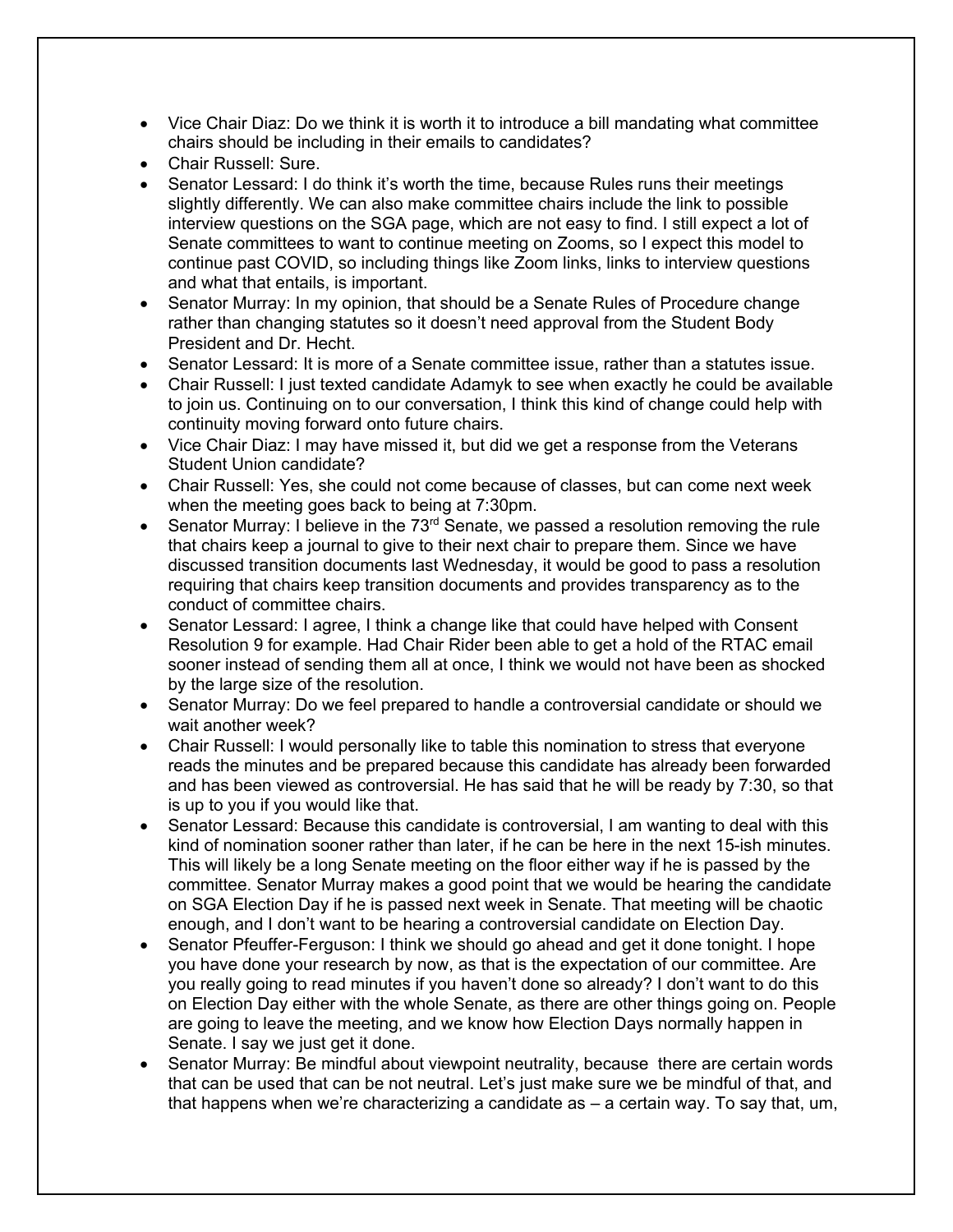yeah, so be neutral. And there are certain adjectives about candidates that we've been using that may not be neutral. So just be mindful of viewpoint neutrality. [sic]

• Senator Hautrive: When I was in summer Senate this past summer, I heard this candidate before. He had great answers and sounded like a great candidate for the job. I didn't find out anything that really happened that would diminish his character until we hit the actual Senate meeting. But I wouldn't take it to heart, any of us, I would just try to be objective about everything and remember at the end of the day to take it with a grain of salt. It's Monday, it's Valentine's Day, let's try to be happy.

### **Vice Chair Diaz moves to recess until 7:30pm; Senator Pfeuffer-Ferguson seconds. INTERNAL AFFAIRS IS RECESSED UNTIL 7:30**

### **Chair Russell calls meeting to order at 7:30pm.**

**Senator Pfeuffer-Ferguson moves to exit committee roundtable; Senator Fronczak seconds.**

- **Candidate for Confirmation: Corey Adamyk – Attorney General**
	- Opening Statement:
		- Fantastic. Thank you very much, Chair Russel, and thank you all for hearing me tonight. I want to apologize, first off, for being late. Like I said, I had class and I was going to plan on leaving early, but we had a guest speaker and I figured it might be rude to try to leave early. But I'm here now. So hello everyone, my name is Corey Adamyk. For those of you that I know, it's good to see you; for those I don't, it's good to meet you. I am a masters student in the Latin American Politics and Policy program. I graduated from Florida State in the spring with majors in political science and history, and also with a certificate in U.S. Intelligence studies. I have served in student government in the past. I was in the Senate, where you all are for two years in undergrad, and then served on a campaign for student government for two months, and for the past semester and a month now or so, I've served on the Elections Commission with several other members of the Student Body and am before you here tonight as the Executive Branch's nominee for the position of Attorney General. I hope to answer any questions that you may have and I hope that I am able to win your support.
	- Technical Non-Debatable Questions:
		- Senator Pfeuffer-Ferguson: Are you aware of report.fsu.edu?
			- Candidate Adamyk: I'm sorry, did you say report.fsu.edu?
			- Senator Pfeuffer-Ferguson: Yes.
			- Candidate Adamyk: Yes.
		- Senator Pfeuffer-Ferguson: Do you know how long this position has been vacant for?
			- I would presume since the current Student Body President took office.
		- Senator Pfeuffer-Ferguson: Has there been any need for this position during the time of this current Administration?
			- I couldn't tell you about the inner workings of this Administration.
	- General Round of Questioning: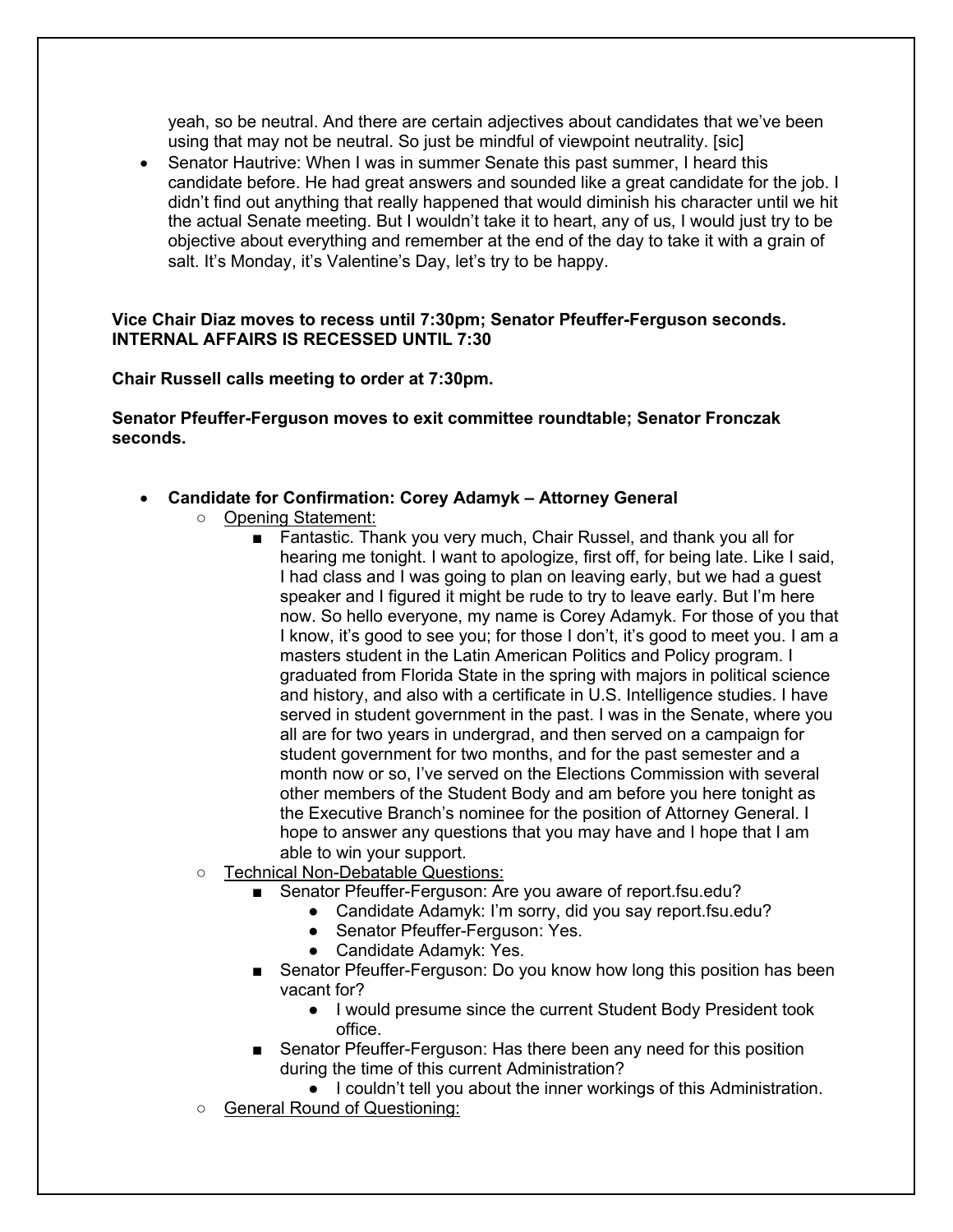- Senator Lessard: You were previously forwarded and denied this position by the 73<sup>rd</sup> Senate twice. What has changed since then and why should we change our position?
	- Well, actually I was only forwarded once before for this position. In regards to that, I believe there were a few concerns raised in my last hearing: that I was not an active student because I had not enrolled in classes yet, which of course is a moot point. But that being said, I also feel that there were a lot of – everything happened really fast last time and I feel like some people might have misunderstood some things or had reservations, which I can totally understand, but I am hoping to clear those all up today because the Executive Branch has given me their trust in forwarding me again.
- Senator Lessard: Are there any experiences or individuals in your life that you think help you represent and sympathize with marginalized communities on campus?
	- Of course. There are plenty of experiences I feel like we all experience different communities every day. In regards to one specific community, when I was in Senate, I worked with the Jewish community when they were going through hard times here on campus two summers ago, and I tried to help them feel more at home because I want everyone at FSU to feel more at home. So I tried to work with them and made sure they had a voice in student government while I could in the Senate. Aside from that, you're speaking of personal experiences with marginalized communities. I feel like one of the most marginalized communities we can think of is the disabled community. And I just have to say, personally speaking, I had a brother growing up who was disabled. He was born with Trisomy 18. It's similar to – it's Edwards' Syndrome – it's similar to down syndrome. And we had to – my family had to adjust to – living with someone like that. We had to adjust our lives around a world that's not necessarily oriented towards disabled members of our community. So of course I have experiences with marginalized communities, and every time I am given the chance to have another experience with another member of any sort of community, I try to treasure that as much as possible and try to learn as much from possible as I can from that. [sic]
- Senator Pfeuffer-Ferguson: You bring up Proverbs 31 and how it tells us to speak for those who cannot speak for themselves for the rights of all who are destitute. I would appreciate if you could provide an example of how you have done so during your time while here at Florida State, for marginalized communities on campus besides the one already provided.
	- Well, I feel like the one already provided is an example of a marginalized community. But aside from that, when I was in the Student Senate, I worked with marginalized communities all the time. I was proud to organize efforts during my time in Senate to sponsor resolutions honoring things like Black History Month and Women's History Month, and I wanted to make sure that different communities were getting the recognition they deserved in the Student Senate.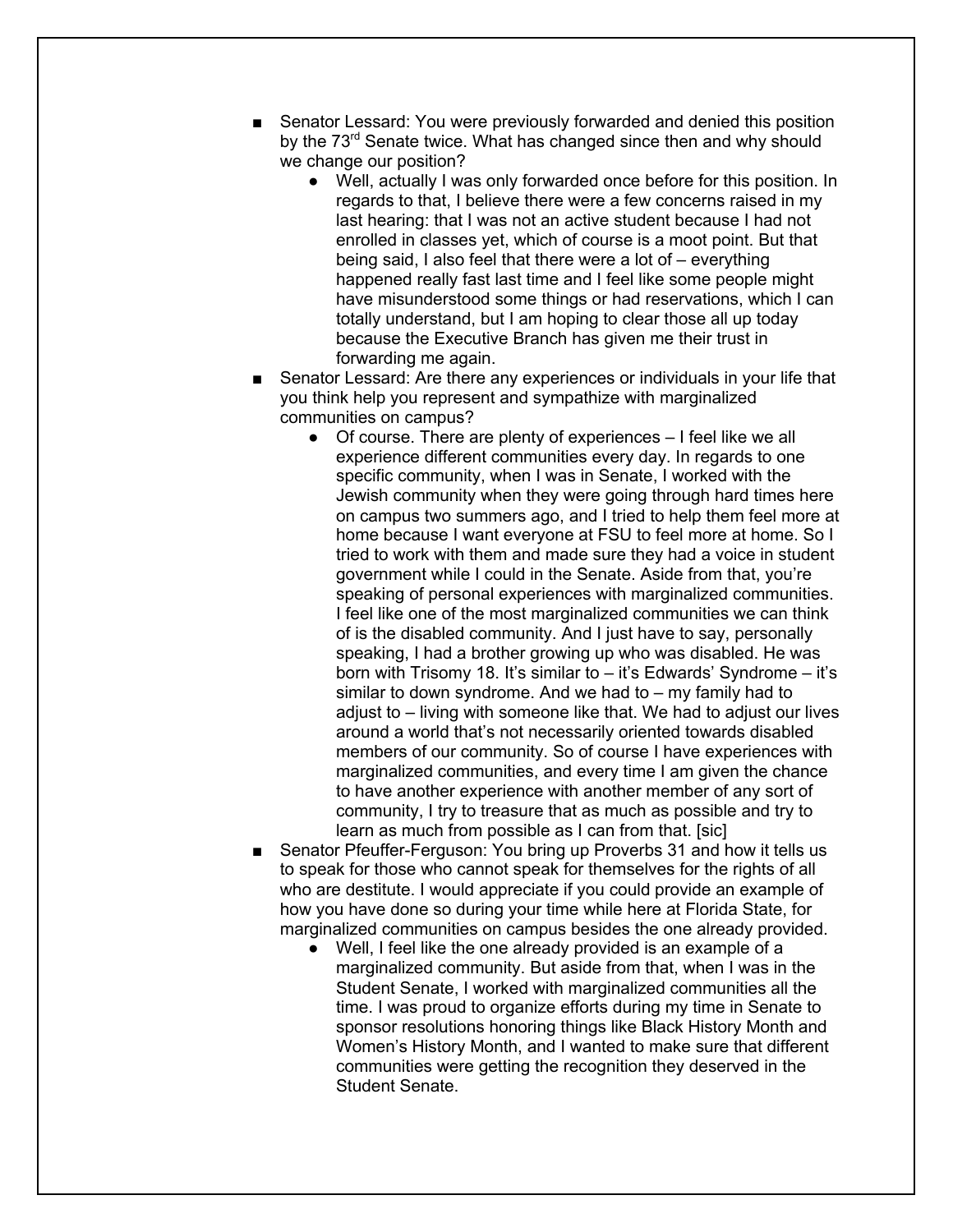- Senator Pfeuffer-Ferguson: A project that you hope to advocate for is "members of the Black community, Asian-American community, Latino community, Jewish community, LGBTQ+ community and so forth are to feel welcome here at Florida State." How do you plan on using this role to do so with the power that is limited to just this role?
	- I totally agree that this role is somewhat limited. It's more of a reactive role than a proactive role in some points. But one of the things I do want to do is try to work with all of the agencies, all of the different bureaus, and ensure that they, first of all, know that they have a voice and that they have backing in any instances – or anything they may pursue. They can count on my support and count on my backing. When push comes to shove, I'll have their back as Attorney General as per statutes. I think I answered your question.
- Senator Pfeuffer-Ferguson: So you talked about a reporting system implementation through student government. I'd love to hear why you feel it's more effective to do that through student government rather than using the report.fsu.edu service that already exists and goes through administration, who actually has power to handle these sorts of sensitive situations and has more training in handling them.
	- $\bullet$  1100% love report. fsu.edu well I don't love it I love that it's a resource that people can utilize and I obviously am not trying to take away from that. In fact, you bring up a good point in that one of the alternative actions that I can do is to promote that and make sure people know about that because I think not everyone does know about that. But sometimes people might not necessarily be comfortable with going through report.fsu.edu or through University administration or the faculty themselves. Sometimes people like to talk to their peers and things like that And obviously I'm not trying to take on the most serious offenses, you know. The offenses that are at the top of the list of things you never do. I'm not trying to do that, and I don't think the Attorney General really has the power to do that. That's definitely something that the (FSU) administration should handle. But for the smaller things – the things that some people might notice. Or if something happens that maybe irks you, but it's not something that's necessarily a crime or something that is not prohibited by statutes but is something you want to draw attention to, that's definitely something that a reporting mechanism through the Attorney General's office could bring. That way, it's something that we know is an issue. Because it's hard to correct – it's hard to address and correct an issue when you don't know it exists. That's where we get into these instances where things start to boil over and then everything just goes out of control. But when you're able to address it head-on when it's still a minor issue or you're able to address it when it's affecting people, but not everyone, so maybe not everyone might care about it, as bad as that may sound, but you're able to bring it to attention so everyone can hear about it.
- Vice Chair Diaz: I understand that you might not be in the position to answer this question as it is about an active case and this isn't a judicial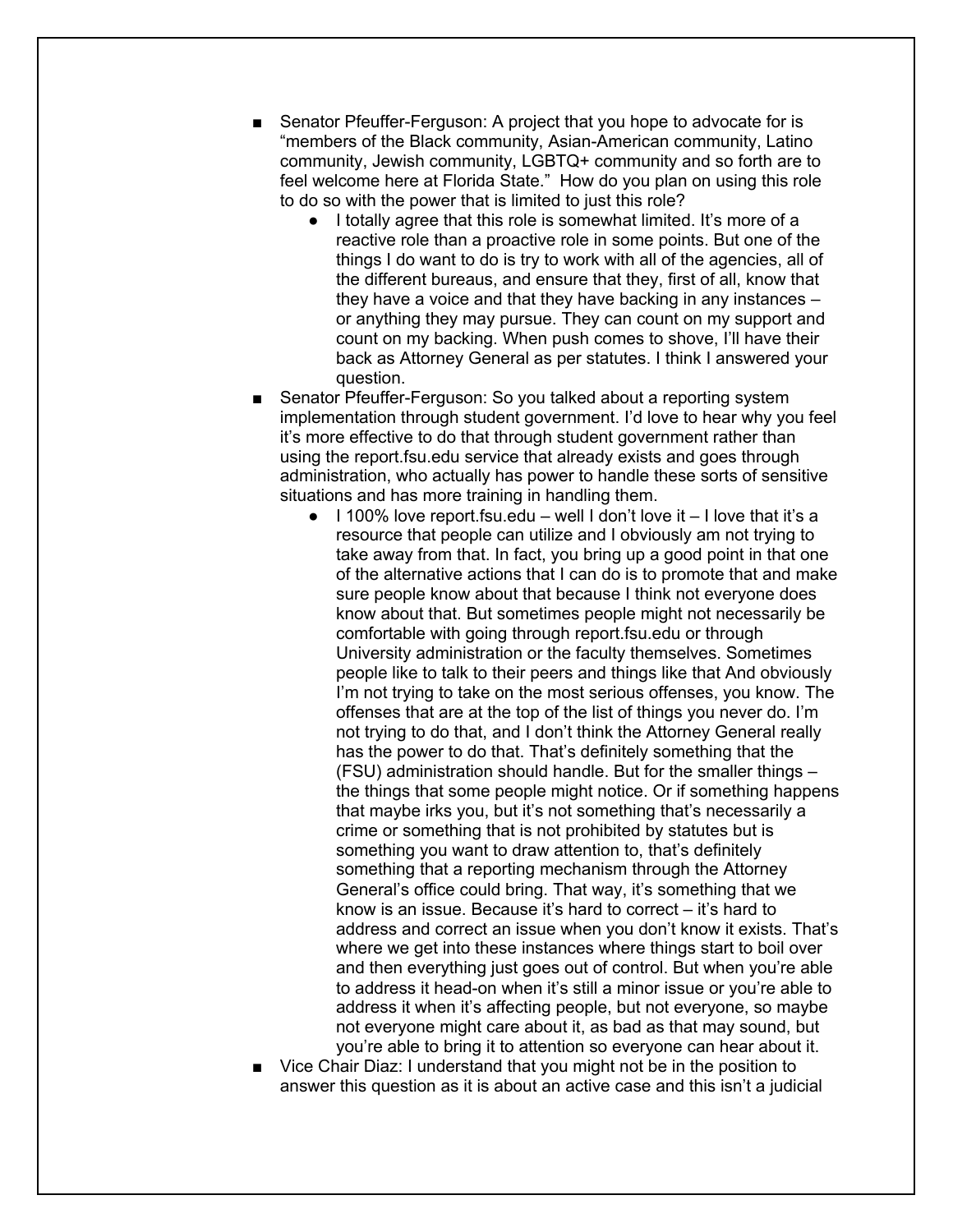body, so again, if it's not your prerogative to answer, feel free to not. But is your lawsuit against former Senator Jonathan Marcus still active?

- I don't sit on the court, so I don't know their inner workings. That being said, as far as I know, the arguments have been argued and the only thing that we've been waiting on for a few months is the opinion, whenever that gets released. As to the contents of the case, all of the briefs have been submitted and everything like that has been settled. As far as I'm concerned, it's closed.
- Vice Chair Diaz: Can you explain for us why you filed that lawsuit or could you detail the nature of that lawsuit and what it was about?
	- I brought that lawsuit because there are certain things that I believe are the purview of the student government, and there are some things I believe are not the purview of the student government. And I wanted to make sure that even if not for myself, that candidates in the future could have a fair chance at moving forward, wherever that may be, that candidates may have a fair chance of being vetted for the positions that they're applying for, and that candidates – that we're staying within the boundaries of the law, really, and that we're not bringing personal attritions or beliefs into confirmations of the student government, which is supposed to be a non-opinion – neutral – basically.
- Senator Pfeuffer-Ferguson: **POO:** I do not believe, through Statutes or parliamentary procedure, that we are able to discuss this case as it has not been decided yet.
	- Candidate Adamyk: My apologies.
- Senator Fronczak: In your application, you discuss how you are not a law students yourself, but aren't afraid to call upon the help of peers in order to get the information you need. Do you have an example of a time you called upon the help of peers to get you what you need in order to excel in your position?
	- One of the most obvious examples I can think of right now is what was just brought up. The typical lawyer advice is to not represent yourself in court, so that's exactly what I did. I went out and got some help from a law student and I made sure that they were able to represent me fairly. That being said, I'm sure there are plenty of other instances as well where I have reached out – one of them being in student government. And actually in all of those resolutions I talked about: for Women's History, for Breast Cancer Awareness Month, I reached to – for Black History – I reached out to people, obviously, that those issues affect. I reached out to them, made sure they were involved. I asked them to provide input on the issues, and really that came up when any bills or resolutions would either cross my path or I brought them up. One of the things Dr. Acosta, the old Student Government Advisor, always mentioned was that if you are drafting a bill or a resolution, always talk to the people it's affecting. Because one of the things people hate is something happening – Student Government taking action and getting notification a week or two weeks after it happens, and seeing, "hey, this has changed now, so everything that you've been doing is completely different." I know I'm not a big fan of that personally, so I always try to keep that in account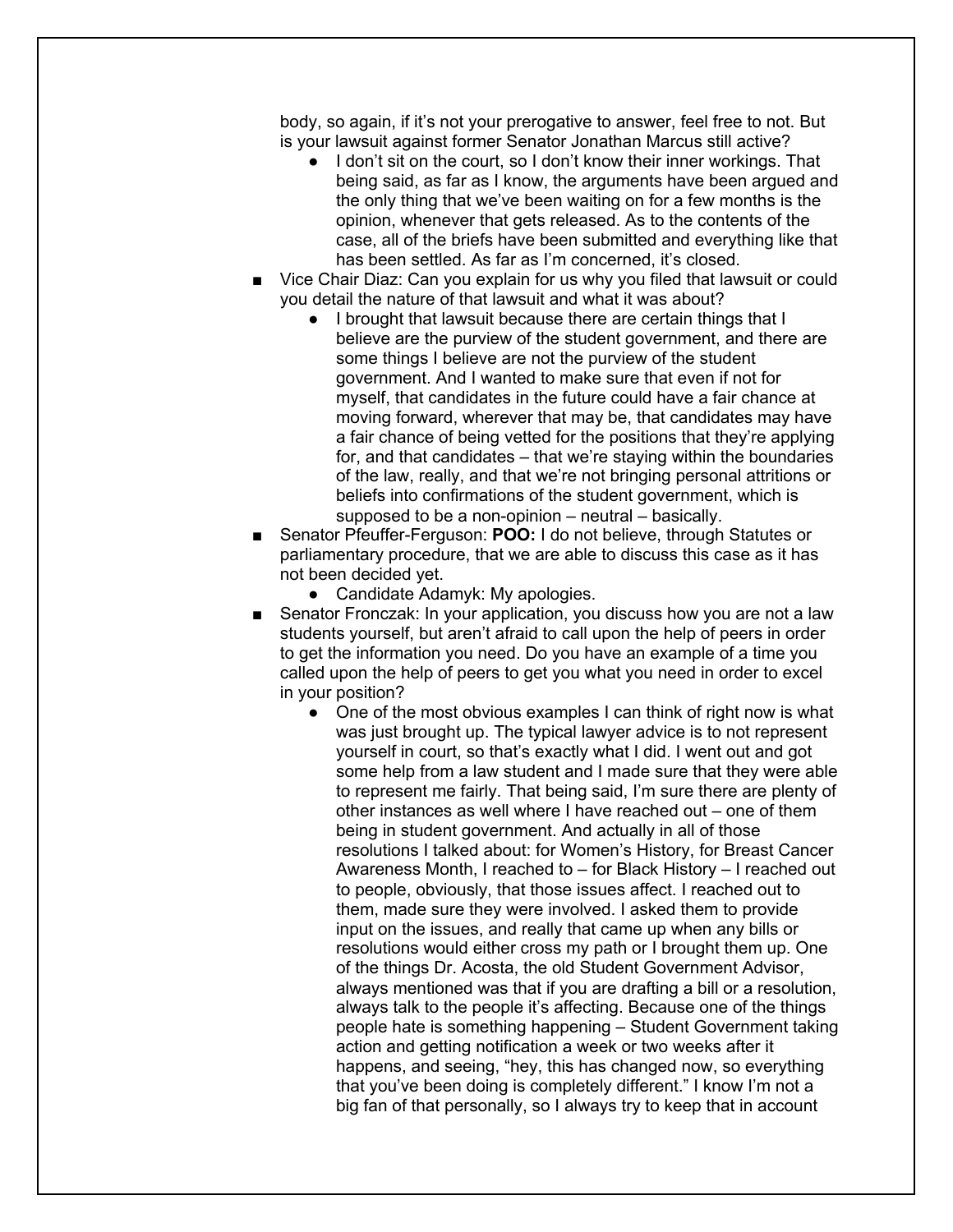also when other people are also having to deal with that. So really anything involving Student Government, you have to realize that you're not the expert on most things ("you" in the general sense). The best leaders, the best leaders which we all are as campus leaders, they try to reach out to their communities, they try to reach out to people that they know do bring that expertise so that they can have the best overall plan of action.

- Senator Downing: Going back to your application and what you spoke on earlier about your reporting system, you said that the one you would want to create would be for instances where people may not want to speak up to actual University officials. What would be different from that program that you create that would make that environment and reporting system a lot more accessible and a lot more appealing to those that do need to report something? What is your goal with that?
	- It harkens back to what I was discussing in the last issue about the reporting thing. One of the things I feel draws back students from reporting these things is that they do not feel comfortable talking to "the grownups" and the adults, the administrators. The Dean of Students, the Dean of Student Affairs, those sorts of things. People don't always feel open to discussing things with people. They feel much more comfortable discussing things with people who are more akin to them – people who are their peers. I should emphasize again that I am not trying to take away the big cases from reporting. All I was trying to do was to allow a system that people can report the small instances – and when I say small, I realize that everything is relative, so something that may be small to me may not be small to you. But I mean the non, supercriminal instances – I'm trying to create a system where they can report those and then we can gather all of them so that next time there's an issue with antisemitism on campus, for example, we can go back and look at the entire list of every other antisemitic act that's happened here so we can know what's happening here and have a fuller picture. It's sort of like the idea of intelligence sharing. So after 9/11, Congress passed a bill that created an intelligence sharing apparatus. Before 9/11, we had the CIA that was doing things, the FBI that was doing things, and different organizations doing different things. They didn't necessarily communicate with one another and did not have the full picture. There were people cut out of the loop, and the idea behind this is we're trying to create that loop. We're trying to create a longlasting community so that when all of us are gone, we can remember this instance that occurred, because its occurrence did matter, and we want people to remember it. And we want people to be able to address it so it doesn't happen again. And it's hard to do that when everyone who was around when that happened is gone. So this is I suppose an archive effort, making sure that history isn't lost.
- Senator Drackley: You stated that statutes are in need of revision. Would you be able to explain in more details which specific statutes you think need revisions and why?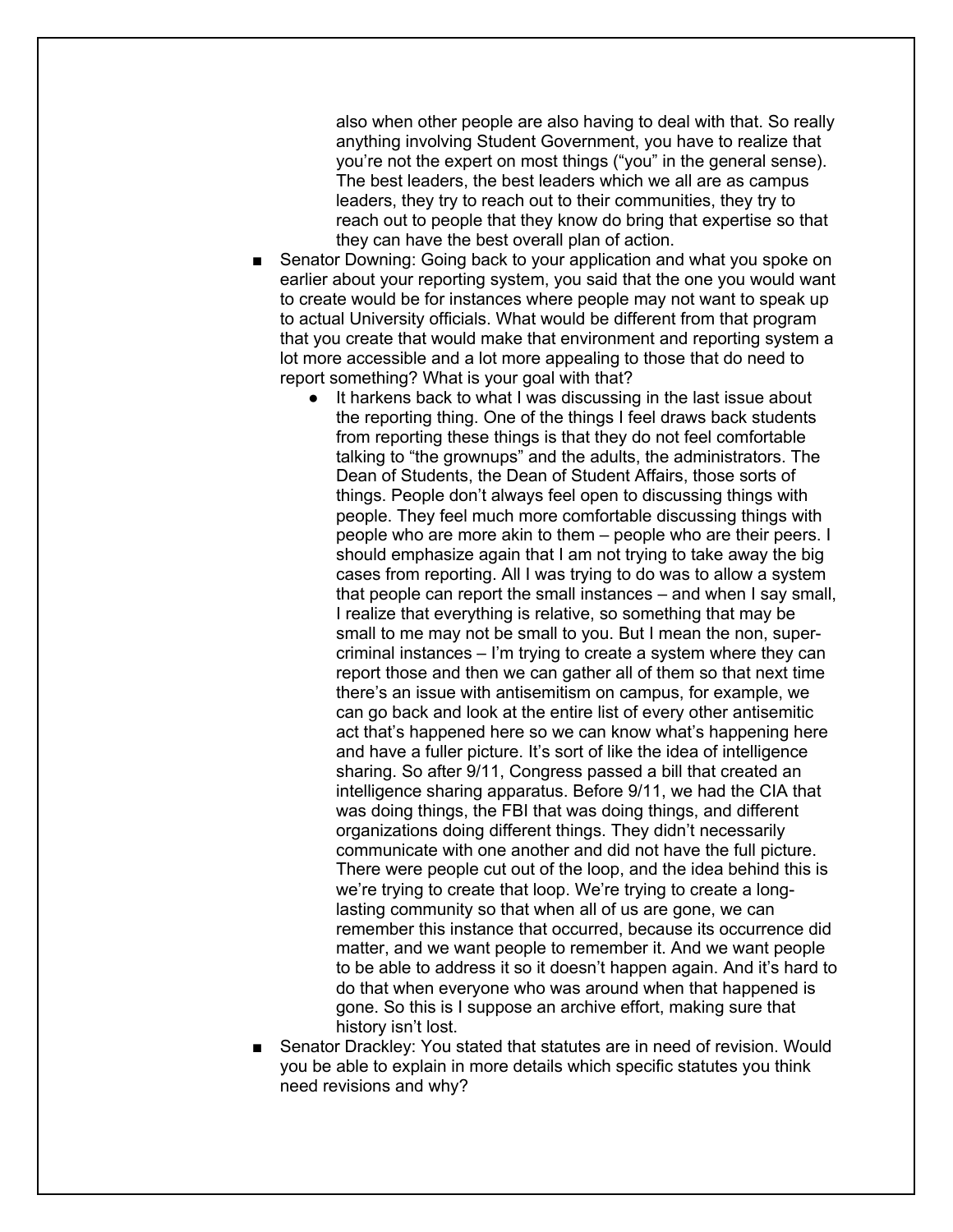- One of the things we always here from everyone without fail. every time, even before I got into Senate, is that I the statutes are poorly written. And that's no fault of our own, it's the fault of things getting changed, and there's five mentions of one thing in statutes that are spread across three different chapters and people don't recognize that. So one of the things you have to do is try to – one of the mechanisms for solving this is, I believe, there is a panel of law students that can be assembled to sort of go through this and recommend changes. The problem with that is that law students don't really want to do that. They have other things that they want to focus on. So one of the things I would want to do is, given all of the experience that I have as the Attorney General, is to work with all of you to revamp statutes to fix things that are in need of fixing. One thing that is definitely in need of fixing is the Elections Code. I can't name specific instances off the top of my head, but I can tell you this comes to fruition every time we have a case where "oh, this is one interpretation, or no, this is another interpretation," so one of the things we want to do is try to limit the  $-$  get rid of  $-$  the vagueness. We want to try to decrease the vagueness in statutes. We want to make it to mean what we actually mean it to mean, if that makes sense. We want to try to fix it, make sure it's wellwritten, and as Attorney General, I would be happy to work with every single one of you to – if you have an idea for a bill, send me an email and I'll give you my opinion on it too, and we'll try to work together and that's a standing invitation to you whether I get this position or not. You might not care about my opinion and I'm perfectly okay with that, but I'm happy to provide it. And I think that's one of the points of being in student government, is we all have to be willing to give our opinion and we all have to be willing to give our interpretation, and I definitely want to try to fix statutes because the person who can fix statutes – that's the \$10 million person who can make all the difference. We talk about making a difference; the person that can fix statutes and get rid of all of the small issues and get rid of the "legal" issues that we face here that's really the person that's going to matter, and I want to try to help all of you to become that person in a little way.
- Senator Lessard: You said earlier that you don't believe everything is the purview of the student government. What do you believe is the purview of the student government when it comes to candidates?
	- If everyone is okay with me answering this, I feel like the purview of the student government is to make sure a candidate is financially certified, committed to the cause that they are applying for, and a student is a (registered) student, and I feel like the certain qualifications that we are supposed to address are outlines in Student Statutes, and while I'm happy to answer any and all questions, I would just say that when you start getting into the subjective issues, that creates an issue because I am willing to bet that none of us on this call agree with anyone else on this call about 100% of everything. And my question is, then, where do you draw the line? So by sticking to the objective standard, the one that is impossible to measure on a subjectivity scale, that's the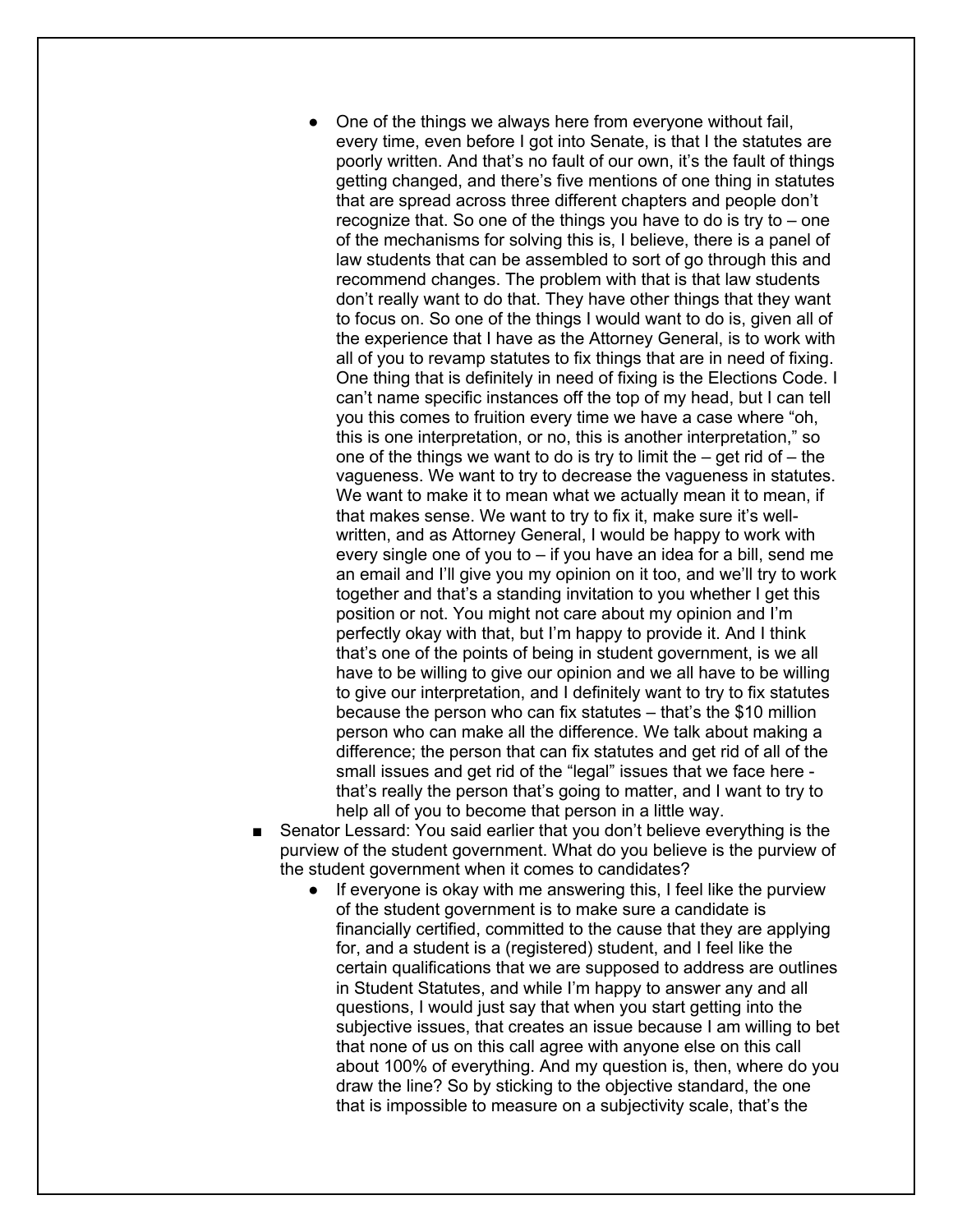only way you can truly pick a candidate – or fairly pick a candidate in my opinion, to make sure we all get a chance to participate in this experiment that is student government.

- Senator Lessard: Would you say that if a student has prior experience within student government, whether it be work as a student senator, so their voting record, or work in the executive cabinet, so any initiatives or goals they had set, would you say that that work and analyzing that work, is the purview of the student government when considering a candidate for future positions?
	- Candidate Adamyk: I think I see the point that you're getting at, senator, and I want to be careful not to address the merits of the case like was previously mentioned. With all due respect, I'm going to not answer the question because like was mentioned before, statutes don't really want us to address the case.
	- Senator Lessard: I actually wasn't asking about the case in particular, I was asking in the general sense.
	- Candidate Adamyk: Ok, well, generally speaking, as long as a student is acting in good will – a student is acting in a way that isn't misfeasance, malfeasance, or nonfeasance – because those are the only qualifications for being impeached or not being able to hold office – then I would say that's what you should look at.
	- Senator Lessard: So a student's lack of voting on issues or a student's lack of achieving initiatives or goals is something we should consider when considering a candidate for a future position?
	- Candidate Adamyk: I would say no, you might be misunderstanding my statement a little bit. What I'm trying to say is misfeasance, malfeasance, or nonfeasance – that means abusing your office for personal gain, that means not showing up to vote at all, which has happened before, and that means doing it for the wrong reasons. And I think, like I said, we want to stay on the objective scale because that's the only way we can be absolutely fair to everyone.
- Senator Murray: You said in your application that you wanted to make the Office of Attorney General (AG) a friend to the Student Government again. I would like to know how you plan to do that or what that looks like to you.
	- The last AG that we had sort of took an assertive role against the Senate you could say. I'm not sure who in here was in the Senate at that time. One of the things I wanted to try to do is make sure that the Senate understands that the AG and the Executive Branch – we're all friends and we're all trying to accomplish the same things. We're trying to make the Student Body better and we're trying to make sure everyone has a good experience. One of the issues we run into is what exactly does that mean. We all have a different idea of what it means to make the Student Body better, and of course, we have to – the best way we can do that, I suppose, is by collaborating and trying to make sure people understand why we're doing what we're doing, and we try to work with one another and we try to make sure everyone is included like I said. And so like I also previously stated, one of the things I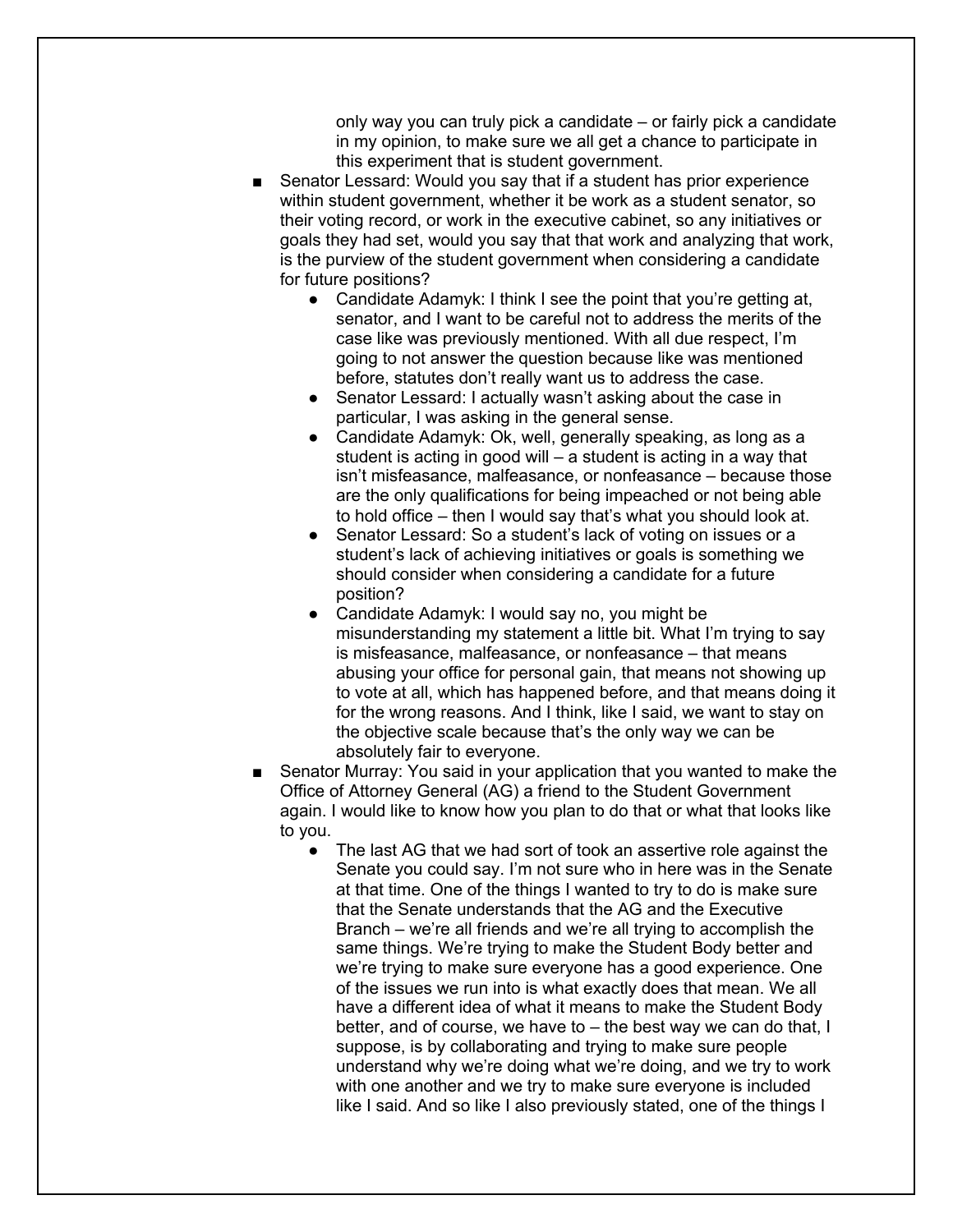want to do is work with all of you is to help you out with statute drafting. If you have any issues for any statutes, I want to be there to help all of you. And as AG, it's my job to defend statutes, so I don't get to write them – that's your job. So whatever statute you want to write, if it's passed into law and signed into law. I'll defend it until the day I die. That's me job as AG. Really, what I do is up to you all, and that's the way I look at It and that's the way I want to try to make people understand that the AG is a friend to the Student Body and to the student government.

- Senator Murray: You mentioned that you wanted to "establish a strong" infrastructure in the office of AG so that future AGs feel less burdened." I wanted to know a little bit about that burden that you're seeing and how you think it's a burden, why you think it's a burden, and how you plan to address that burden with this infrastructure.
	- I want to say first of all that I don't think it's a burden because if I thought it was a burden, I wouldn't be applying for it. But one of the issues that I've discovered when talking with both the last AG, the AG before him, and the AG before her, is that people apply for it and they have no idea what they're actually getting into. But me, I've seen the sort of things it entails and I know that it can be difficult at times, especially for law students, which is the problem which is probably why this position is still vacant to this day. And so one of the things I want to do is try to make it easier for people and part of that is rewriting some parts of the AG's statute. When I was in the Senate, I was one of the people that sponsored the bill that put this language in statute. But I will admit we had some shortfalls. We started the process, but we didn't exactly finish it. And so I want to try to finish that by sort of making lower positions that are more defined so that people have a better idea of what they're getting into. And also sort of making clear what the definitive roles are. So that might be, for example, making a solicitor general, which is a person that actually argues in front of the court, not the AG, usually. So that way the AG when they're – because there's a lot of work behind the scenes that has to be done because the AG when they're drafting briefs or arguments, they're doing all that work, they're doing all that research, and then they also are helping all of you in student government, they're also dealing with elections around election time, they're also arguing cases in front of the court, so I want to try to make sure that we're able to provide a better infrastructure, and that means maybe creating a few lower positions that people can take on, instead of putting all of the burden on one person.
- Senator Lessard: Going back to one of my previous questions, this time with an example of what I mean. Do you believe a senator's work, such as, we had resolutions introduced in the 73<sup>rd</sup> Senate that produced harmful language against a student population in particular. Do you believe that if the person who sponsors that legislation were to reapply for an SGA position, that we should or should not take that action into consideration when it comes to their position as they have in the past sponsored legislation that was deemed harmful to the Jewish population?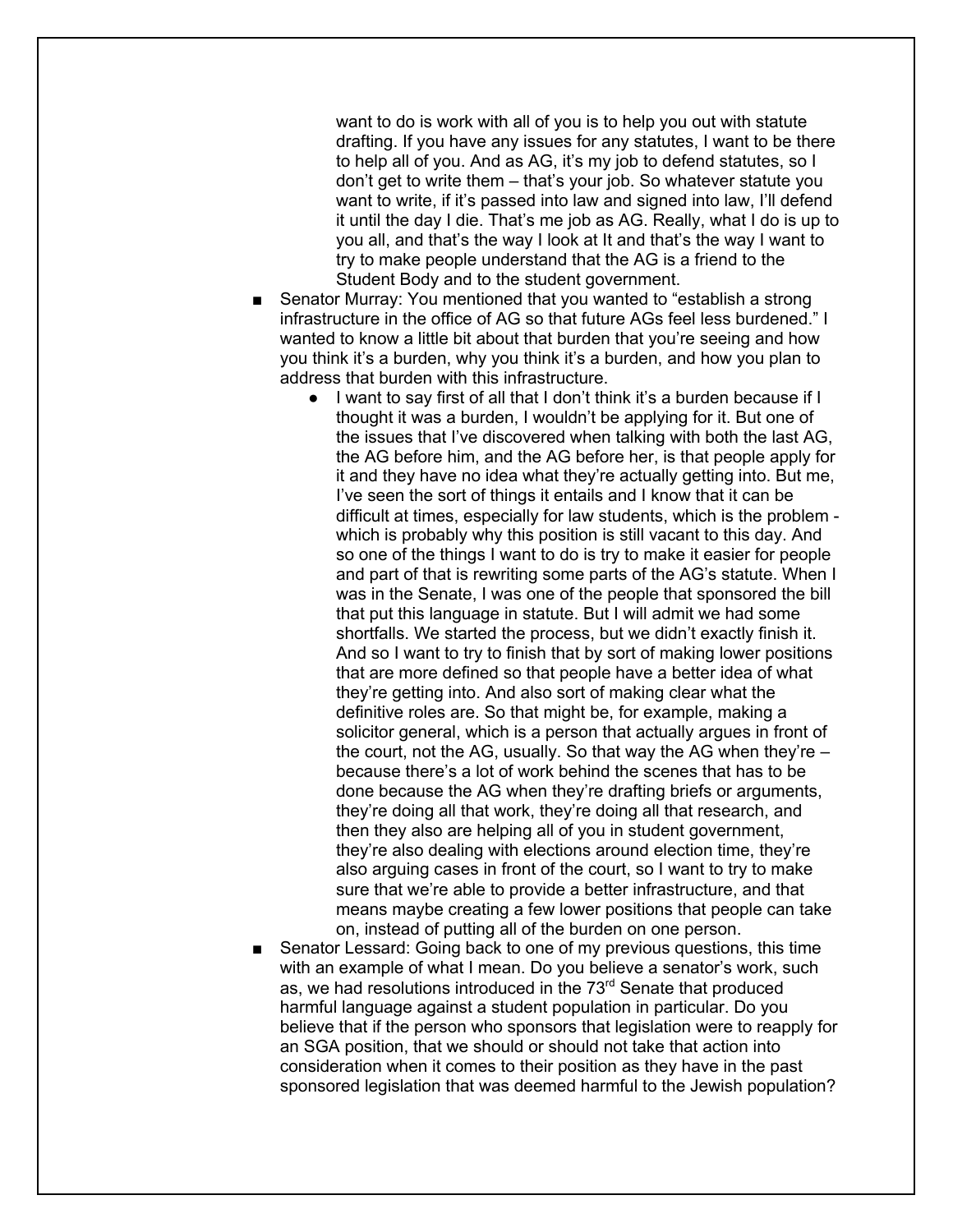- Candidate Adamyk: I am really concerned that this person introduced language if that's harmful as you say. Would you mind providing me a specific example so that I can better address the question – make sure I'm actually addressing the issue?
- Senator Lessard: There were two in particular that I'm thinking about. One regarding BDS - the resolution regarding the BDS stuff going on in Israel, and the other urging FSU to unadopt the IHRA definition of antisemetism in particular.
- Candidate Adamyk: Well, if that's the case, I will say I'm a little biased, because I was the one that helped lead the effort to adopt the IHRA definition. In regards to BDS, though, that's a simple open and shut explanation. That's against state law anyways. So like I said, my job is to enforce the law. Obviously I'm not going to be arresting anyone, that's not my job. But my job is to make sure that the Student Senate is staying within the boundaries of student statutes and the state law. And when push comes to shove, I think the best way to try to avoid the conflict, because that's my #1 job here, is to try to make sure that everyone is able to sit down at a table and talk things out. They're able to amenably come to a resolution that at least if it doesn't benefit everyone, at least people don't come away feeling disenfranchised. Because that's part of the problem with SGA. Because you get people that – an action is taken and then people feel like they're no longer heard. And so I don't want that to happen. I really don't want that to happen. So, as AG, there's only so much I can do, but in that instance, I suppose I would reach out to either the sponsor of the bill and any senators leading the pushback against the bill, and I would encourage them try to talk to one another. Outside of Senate, maybe meet at, um, Bagelicious? Is that still on  $-$  no  $-$ Einstein Brothers, on campus. You know, get a bagel, and discuss it. Discuss the issue. Discuss the actual issue at hand. Try to see if there is a way that we can come to an amenable resolution, and if not, then we can pursue it in the student government – that's the whole point of student government. It's not really government if everyone agrees with one another. So eventually, you just gotta pros-and-cons of the thing, but in this case, BDS, it's against state law, so simple as that.
- Senator Lessard: I kind of don't feel that answered my question, purely because my question was more, do you think we should take those actions into consideration when considering them for *future* student government positions. Like should we take the fact that they were hurtful to a particular marginalized group on campus when awarding them a position that does give them the ability to represent the Student Body as a whole?
	- My apologies. I got lost in my explanation and didn't answer your question. I would say in that instance, it's really – that's a difficult question. I think people are going to agree and disagree on what we should do, but I think purely trying to remain objective – I know as bad as it may sound, but we have to weigh their objective accomplishments, their objective feats. And so if you're talking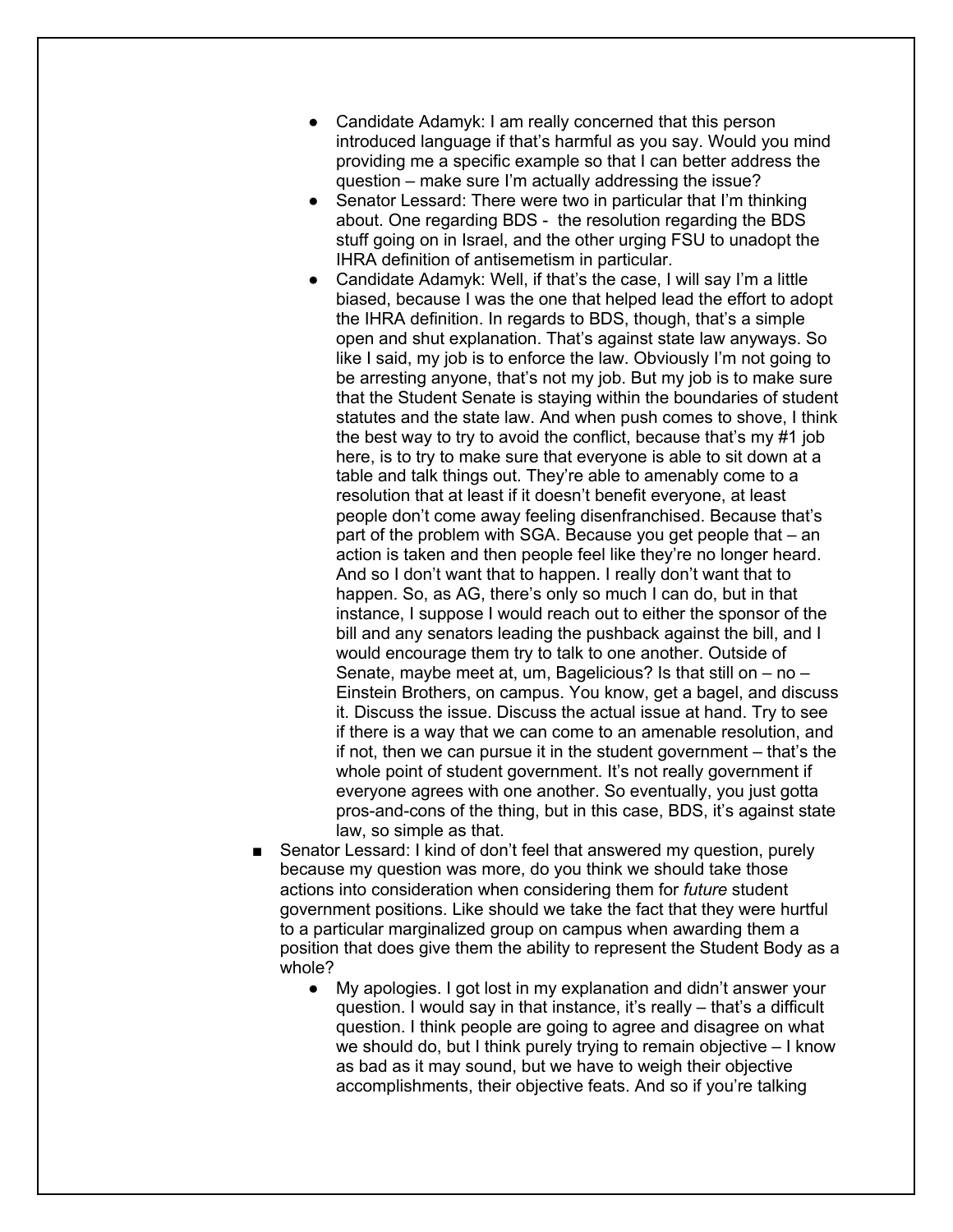about harm to a community, I would question why that person was ever forwarded in the first place.

- Senator Pfeuffer-Ferguson: A huge issue with your forwarding in the meeting over the summer was how certain communities felt when it came to previous actions taken by you. I would personally, and I feel like it would help the rest of the committee, love to hear what you've done and whether these seven months, six months, like half a year. What specific actions have been taken that you feel like have bettered those relations, kind of addressed the issues brought up in that previous Senate meeting.
	- Of course. Thank you for your question, senator. I figured this might come up. And, you know, I am not going into the details of the meeting because we've heard that hashed out time and time again. All I will say is I am sorry for the impact that it had. I am sorry for the way that vote made people feel, because that's not how I intend. That's not how I intend things to happen. Now on that case, that being said, things I have done to try to help marginalized communities. Well first of all, I helped elect the – our current Student Body President, Nastassia Janvier, who is a woman of color, and I think she's done an excellent job representing all of us on the Board of Trustees level. And representing all of us around the community. In addition to that, in the real world, I have donated to minority candidates to try to increase their say in actual government, I have – I am willing to talk with anyone and everyone all the time about issues that affect them. And in terms of policy, I am always trying to pursue methods that create better outcomes for individuals, regardless of what background they come from.
- Senator Murray: **POO:** In regards to the memorandum from the Office of the FSU General Counsel, it reads in there that "the government must abstain from regulating speech and the specific motivating ideology of the opinion or perspective of the speaker as the rationale for restriction." That's a direct quote. So I don't believe that we legally, by the Constitution of the United States, can use a rationale of someone's opinion, even with honestly, with BDS, the definition of antisemetism, I believe we might potentially be violating the Constitution of the United States by restricting someone from getting into an office based on those grounds. And I think this relates to this candidate also. So I would like for that to be thought of by the committee.
- Chair Russell: Yes, please refrain objective in your questioning, just as we do with any other candidate. As Senator Murray brought up, we do not want to break the United States Constitution. Please treat this candidate with the same exact respect and fairness that you treat anyone else with. That – I think we should move away from questions that are going into political ideologies and things that Senator Murray just brought up, just for the sake of fairness, respect, and not violating the Constitution.
- Vice Chair Diaz: Chair Russell, Candidate Adamyk, Chair Russell, if you could stop me if this question violates the terms that you just put out, feel free, I would feel free to withdraw that question if you feel it does. Many students that we all represent would wonder how we can trust you as AG to defend the rights and interests of these communities, given that action that we referred to, you voting to keep somebody in office who infamously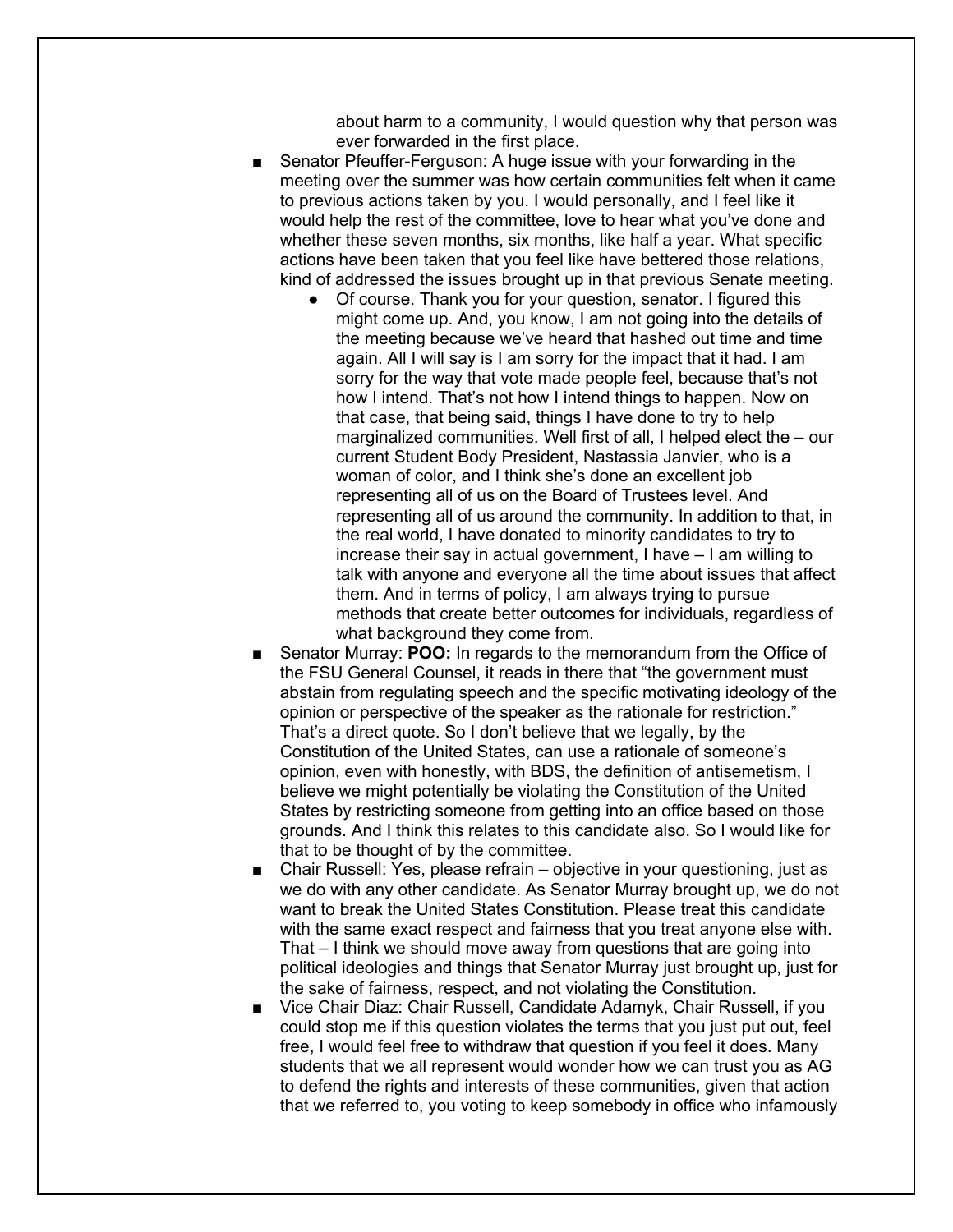attacked such communities. I don't believe that's an ideological question, I think it's a question about voting record, and it's important to be asked.

- Chair Russell: I will entertain this question because when we are in Senate, the voting record is public, that is accessible to all students, people, anything – that's fine.
- Candidate Adamyk: So if I could just address you question from the standpoint of "what would you do to make sure that everyone is being represented," that seems to be the crux of your question, and that seems to be viewpoint neutral in my opinion. Is that correct?
- Vice Chair Diaz: I would just what would you say to those people that have reservations about your candidacy because of that action that you took on that individual, keeping them in office?
- Candidate Adamyk: I would say that while I might not necessarily agree with their reservations, I can understand their reservations. That being said, I don't want there to be any reservations. If you've ever worked with me in student government, you know that apart from one very unfortunate instance, there has never been any issue with anyone because of any specific background they may have or ideology they may have, or protected class they may have. Because, really, I actually enjoy speaking to new people, especially people that disagree with me. Because, 1, if I disagree with them and we're able to talk about it, it gives me the chance to sharpen my iron. You know, to sharpen my argument, or change my argument. And furthermore, I mean, I've made it fairly clear that I'm always willing to meet with anyone and everyone if they have any questions or concerns. That being said, like I've already mentioned, my job is not to decide who I represent, it's to uphold the rule of law. So part of it, also, is to represent the Executive Branch. So if it's any member of the Executive Branch, like I said, I will do my damndest, to represent you in court, pardon my language. I will do what I can, I will give my utmost, to represent them in court. That being said, I hope we don't get to court, but like I said, the role of the AG is mostly an insurance policy. And it'd be a real shame for someone to need that insurance policy, and then you get the big company that says "well, actually, your issue isn't covered by this insurance policy." That's not my job. My job is to make sure they are represented. And so I can't address enough their concerns. I understand their concerns, I really do. With that being said, I will always represent them. I will always stand up for them.  $I - if$  they need me, I'll be there.
- Vice Chair Diaz: As far as I understand how the statutes work, this position is in line to become vacant upon the Inauguration of the next Administration. With all of the plans that you mentioned having for the Office of AG, how do you plan to implement them in about the two months' time we'll have before the next Administration is inaugurated?
	- Well, I will try my hardest. When I originally applied for this position, I had a lot more time to work with. That being said, I realize that I don't have as much time now. So I will get done what I can get done. What I can't get done, I will try to make sure that the next person is able to get done. That's really as much as any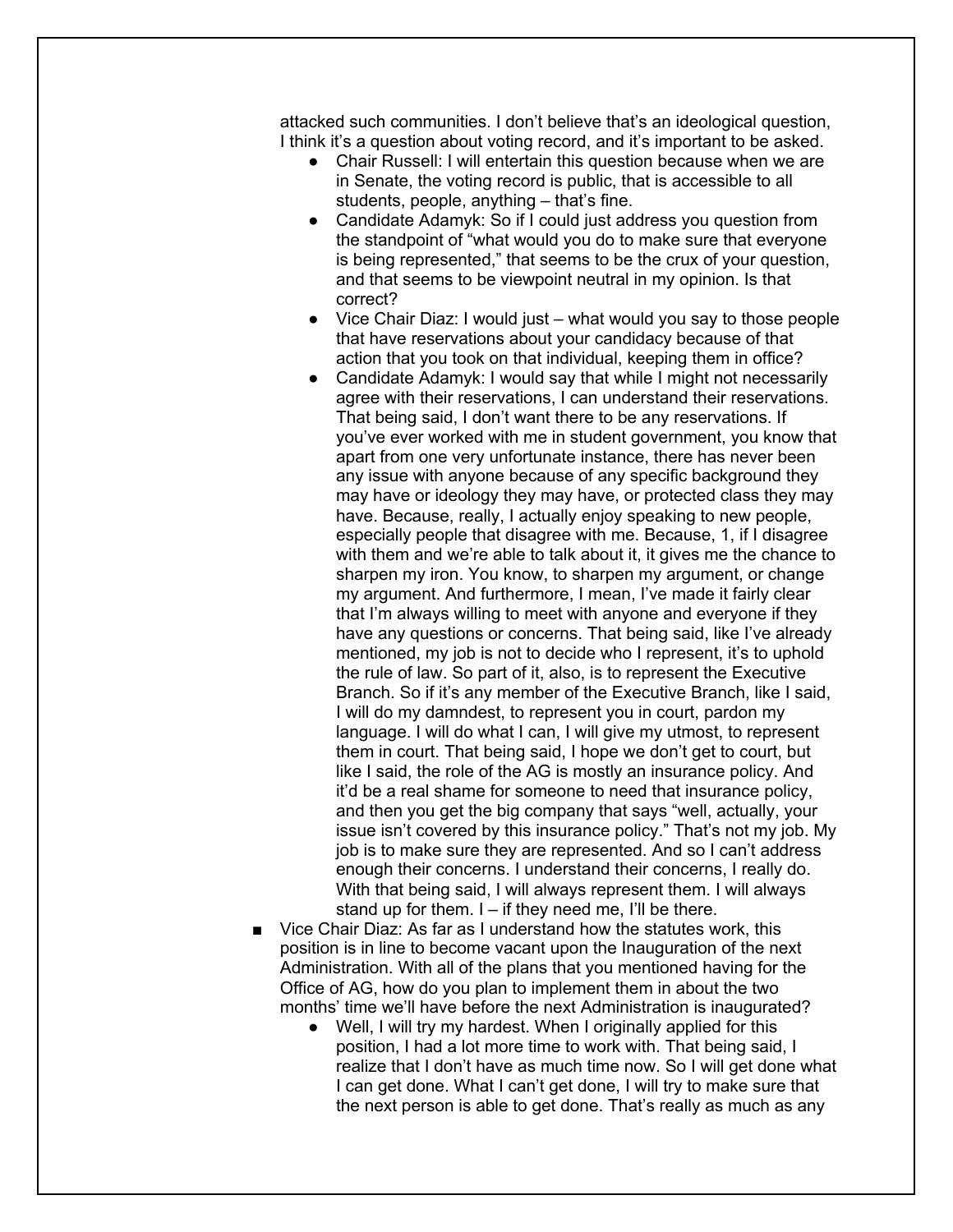of us can say for any position that we're in. I will not waste any moment of my time, since I do have a limited amount of time. But I can't put a timeline on everything I'll get done with deadlines, but I will get done what I can.

- Senator Drackley: As we have an election coming up for a new executive administration, if approved for AG, you could possibly only be in this position for roughly 2 months, if the new Administration proceeds to appoint a new AG. If this is the case, do you have anything on your mind of what you hope to accomplish in these roughly 2 months?
	- Sure, like I just said, all of everything that I talked about at this meeting is what I hope to accomplish. I can't tell you what I will be able to get done or what I won't be able to get done, only time will tell, given my workload, my classload, but that being said, I'll give as much time to this position as any of you would give to your current position. It's very clear that the Executive Branch wants an AG, if only so much as the AG is supposed to, [per statutes], serve as sort of a legal advisor for the Student Body President, so I feel like any prolonged absence in this position is only a detriment to them and the ability for them to serve. I think I answered your question, but I also lost my train of thought, so let me know if you need…
- Senator Lessard: I know you were previously forwarded to this position over the summer. Obviously you didn't get it at the time. When did you reapply for the position?
	- In January.
- Senator Lessard: What was the roadblock in you reapplying for the position come the fall semester, where you would have at least almost as much time as you would have had had you been confirmed over the summer?
	- I wouldn't consider it necessarily a roadblock, but in the fall semester, I committed to the Elections Commission, so I was serving there. There was a fall election, and I didn't want to up and leave them when they might need me. I served that out and there is still a spring election, but now there's a lot more people involved. So I feel comfortable, if I get this position, to leave from them because now they have a full board and now they also have alternates, whereas in the fall, I made a commitment to them and didn't want to just abandon them halfway through.
- **Senator Murray moves to enter round-table discussion, Senator Pfeuffer-Ferguson seconds; Senator Lessard objects. Senator Murray withdraws motion.**
	- Senator Lessard: I've read statutes, but there are so many that committing them to memory is next to impossible. I don't believe the Elections Commission is considered a major office, so what was preventing you from possibly doing both?
		- Candidate Adamyk: Well, you're right, it's not a major office, but it would seem kind of fishy for the AG to also sit on the Elections Commission.
		- Senator Lessard: So you essentially view it as a conflict of interest?
		- Candidate Adamyk: Yes.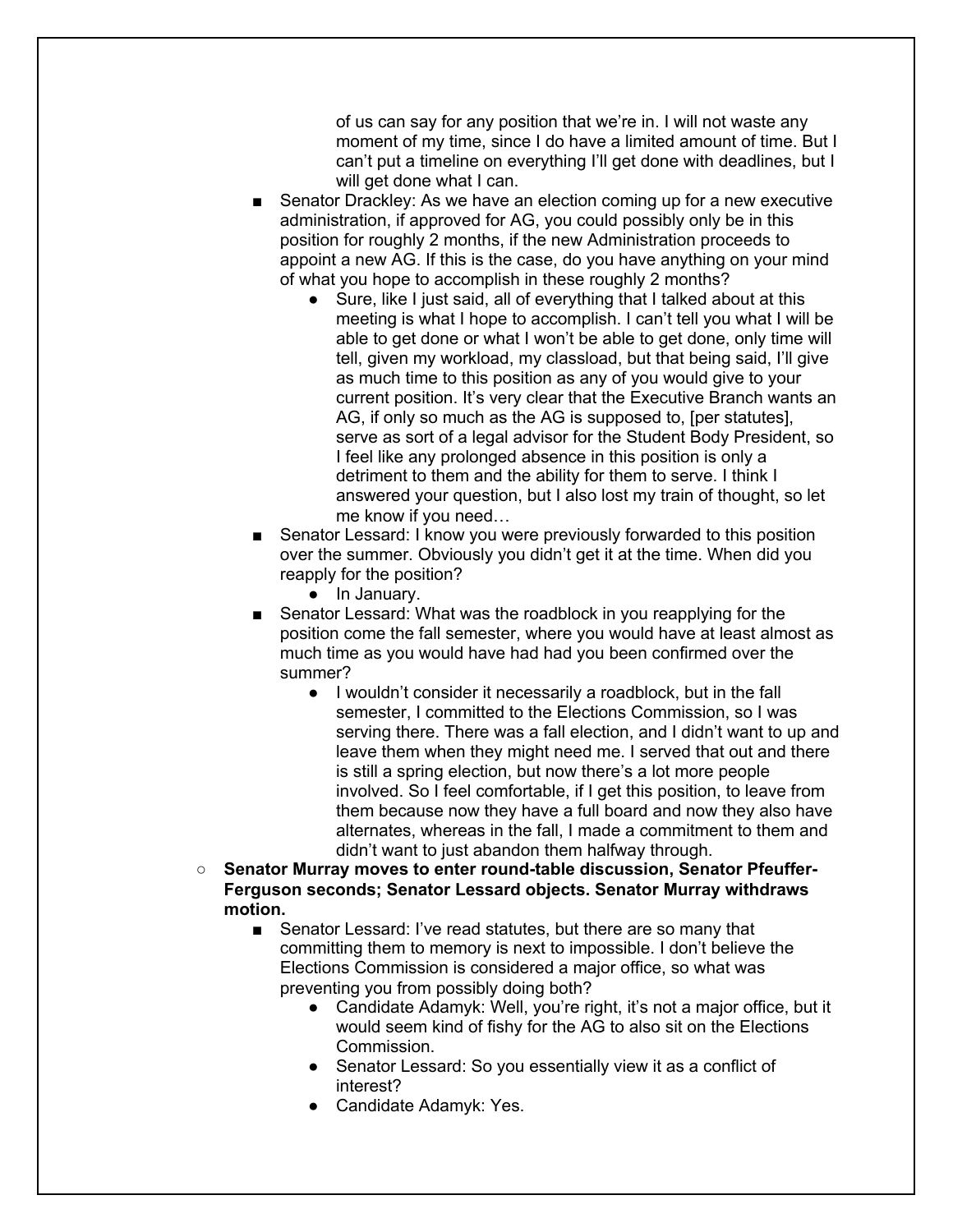- Senator Murray: **POC:** The Office is AG is a major position.
- Senator Lessard: **POPP:** I was asking if his Elections Commission position was a major office, and if that is what was preventing him, not that. – I know AG is, I wasn't sure about Election Commission.
- Senator Lessard moves to enter round-table discussion: Senator Pfeuffer-**Ferguson seconds.**
- Closing Statement:
	- Thank you very much, Chair Russell. I want to thank you all for your questions. I hope I was able to accurately address all of your concerns 100%. If not, feel free to send me an email or message me or messenger pigeon me or whatever. I would be happy to answer your questions, I always love talking about student government, it's like my drug. It gets my hyped and so I'm always happy to speak with any of you about any questions you may have, whether that be about the election coming up, whether that be about statutes, whether that be about life, I'm not sure how well I can answer that question, but I will do my best if you ask. And thank you all for staying late on the call. Like I said, I did have class and it went over, I had planned on being here earlier, but I appreciate all of your active questions and I appreciate you all actually looking at my application. I feel like sometimes it seems like people don't do that. But I appreciate all of your involvement.
- Round-Table Discussion:
	- Senator Pfeuffer-Ferguson: Being one of I think two people, or three people on this call that were here over the summer, I took major note to look at the responses and see if they are similar. If you're applying for a position again, I would like to see some growth, I would like to see some change in behaviors, attitudes, actions, responses, because that's kind of why we would want to reapply. We want to show that you've grown to kind of show that you don't go against the issues there were before. I wasn't seeing a change. The candidate did not seem to direct a lot of the answers when asked to give examples, evidence. It wasn't all there, it was kind of beating around the bush. And one of the few times when an example was given, talking about antisemetism, talking about the whole reporting system that they wanted to enact and how like "minor forms of discrimination" would be reported there. Firstly, I don't think there's any "minor" form. of discrimination. The candidate kind of talked about that themselves, and how what might seem minor to one person might not be to another. We are all still students getting an education. We are not qualified to handle any sort of discrimination charges. That's not who we are. Last time I checked, no one on this call has a law degree. No one in here is a social worker, no one here is qualified to handle that sort of accusation, that sort of procedure. The bureaucracy behind that is just too much too much for any student to handle, especially considering the candidate is not a law student themselves and admitted that. And then the other goals which I wouldn't say are fully tangible in the timespan given, are not something that I think can get accomplished within the next less-than two months. I'm just not seeing any major change that would make me want to change the way that I want to vote just solely based on this application. Also, the candidate did say "let's look at antisemetism for that reporting system" as if it wasn't a major [issue] based of that further argument, that just wasn't sitting well with me. Whenever I asked about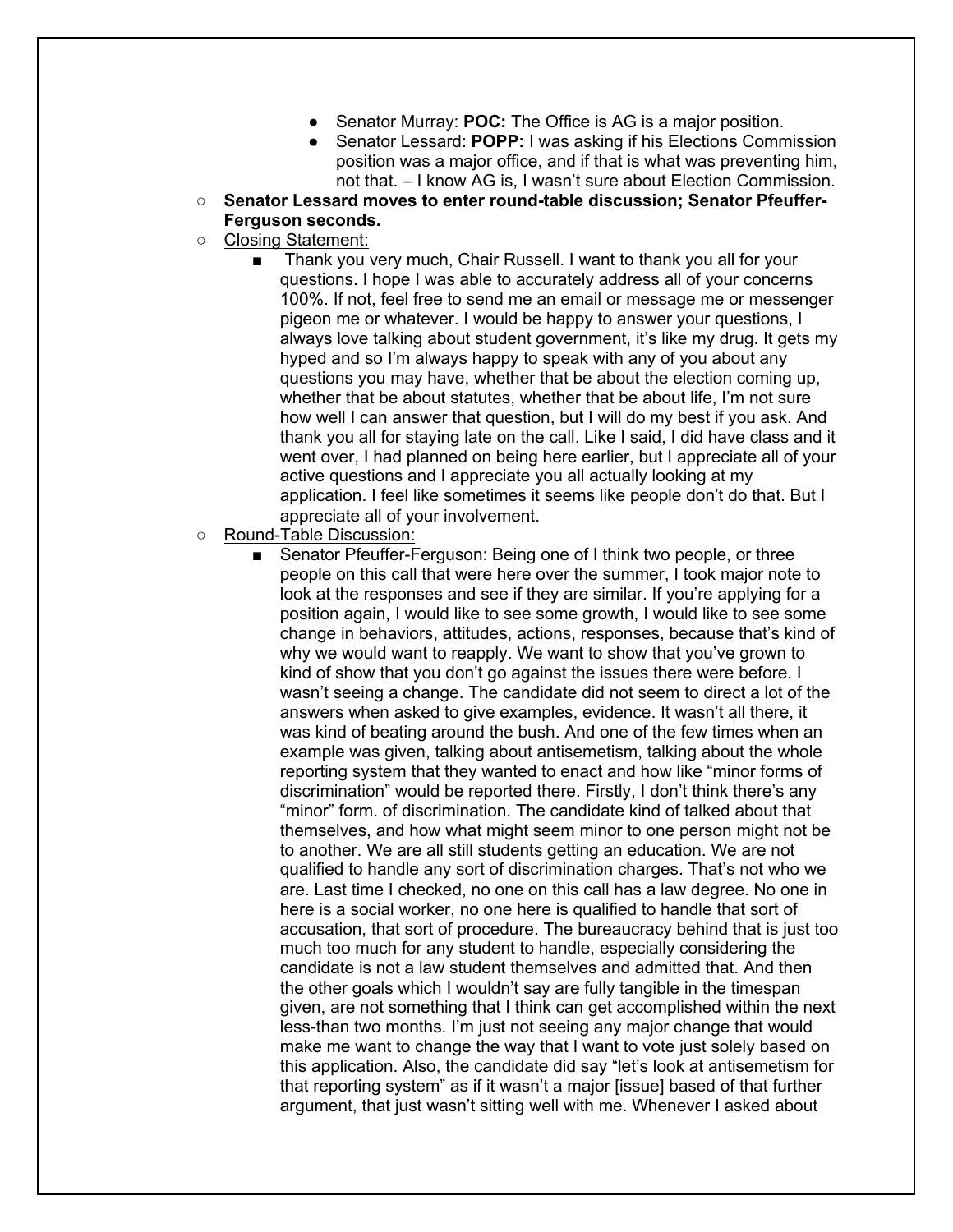reaching out to communities on campus that felt uncomfortable, there was no example of, since the prior meeting, reaching out to those communities on campus. The candidate gave big global examples of donating to candidates for real political parties and stuff like that. No matter who these donations were to, or which policies were supported, I asked for on-campus examples, and there were no on-campus examples provided. We, as the Student Government Association, are not the regular government. We have no power over the rest of the world or the state. We have the power over the Student Body here. So I wanted to see some sort of action taken to help support students on campus and the candidate provided none. All of these added up are just not making seem as though, for this time being in this Administration, the candidate is the best fit. If the candidate wanted to come back along when the next Administration comes along, if they would like to extend that sort of invitation and go through that whole interview process again, that is a more fitting time I feel, considering they would have the entire Administration and the entire term to get all of this work done. But to have less than two months to try to enact these goals that I do not feel are tangible in this timespan, or really fit the position, I am going to be voting no, and I do – I know I say "highly urge everyone" literally every vote – but this time, I legitimately highly urge with every single ounce of my being, for the rest of us to vote no. Objectively, this candidate has not changed. I do not feel they have the time to complete the three goals they gave us. So thank you.

Senator Lessard: I actually had the minutes from the meeting on the 21 $\mathrm{^{st}}$ of July up throughout his interview. Not only because I wanted to see if there had been any growth and change from the answers given at that meeting, because I believe if you're coming back for a position in which you forwarded and denied previously, that growth is important. Because you were denied for a reason last time. Whether or not, on a personal note, I felt that reason was justified or otherwise, the Senate as a whole voted no for a reason last time and there needs to be growth. I'm not seeing that. I actually made a point to note down and ask similar questions to what were asked at the meeting on the  $21<sup>st</sup>$  to hopefully really gauge and see that growth. And it just wasn't the answers or examples – were not given at least in a manner that I felt were encompassing of a true example to questions being asked. [sic] Yes, there was like the overarching, broad examples given, but I was really looking for specific examples. Like "hey, this particular individual, this particular situation." Something that was unique. Something that wasn't necessarily an overbroadening spectrum. And I will agree with the Senator before me – he has two months. Maybe, if something happens and Inauguration gets stretched out, two-and-a-half months as the AG. And I believe that the goals that he gave us are not tangible for the timeframe in which he has to complete them. Tangibility when it comes to goals is very important and I just don't feel that they are tangible at this time. I would encourage him to apply during the next Administration. I think that having more time to complete these goals is important. My other real reservation here really comes down to the answers just felt the same. He's had seven months of growth, and I'm guesstimating here, about seven-ish months of time to grow and reflect and think about it, and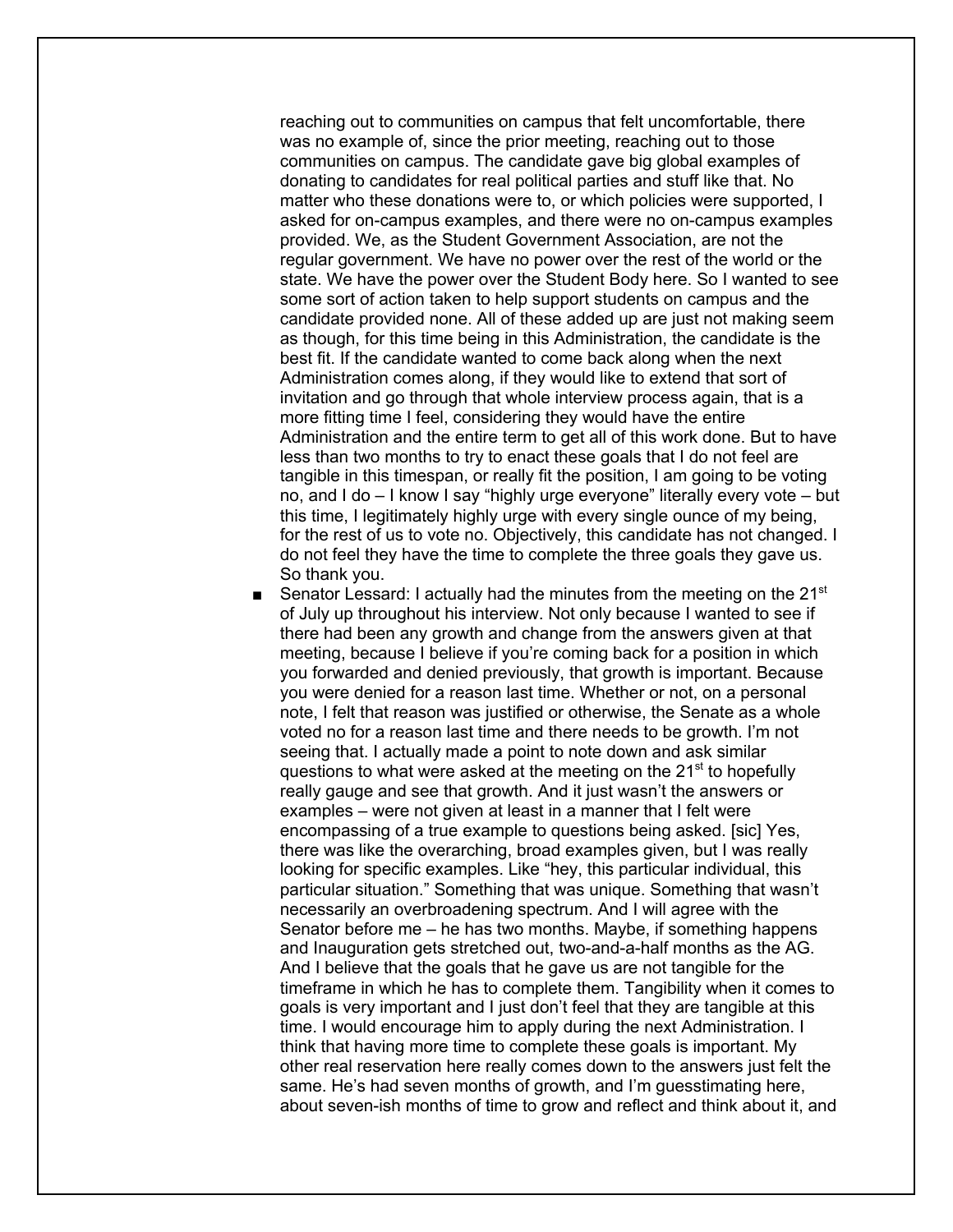I feel the same. The last thing that really kind of is a hesitation is just waiting – I totally sympathize with the Elections Commission point that he made and how he had committed to the Elections Commission in the fall. However, elections were over mid-October, maybe end of October to the best of my knowledge when it came to fall elections. To wait two months past that, maybe two-and-a-half months after that to apply to a position that you're so passionate about – I'm not a huge fan of that because if even four months, well actually, he would have had a solid five-and-a-half months had we seen him before winter holidays. And I would not have concerns about the goals at that point because he would have a solid almost half-a-year to complete them. So I'm kind of hesitant from a – his answers seem the same as they were last time, where all of these concerns were brought up. And then, the matter of the fact that there just isn't enough time to tangibly achieve the goals that he has presented to us today.

- Vice Chair Diaz: First of all, I apologize if I look tired or am looking off to the side here, I have two monitors. I'm taking minutes, it's a little bit hard with a meeting like this. But of course, I am a newer senator, I wasn't here over summer Senate. But I do feel like it is a little bit – I'm going to use the word disrespectful – I don't know if that's quite the word. It's dismissive of the due diligence and of the work done by the 73<sup>rd</sup> Senate to kind of throw away, so to speak, a lot the work they did in questioning their candidate and in the decision they made, especially considering what the previous two speakers, senators, said before, that it doesn't seem like a whole lot changed from now and then. I think we are at the end of the day, the representatives of the Student Body. It is our job to provide that advice and consent, or in this case, to provide for checks and balances, and while I urge you all to vote your conscience, I would also urge that you ask yourself whether or not this is a vote that the decision that you make is a decision that you can defend, it's a decision that you're proud of, and it's a decision that you believe the people that voted you in here would support you taking. For me, I think I've concluded that the answer to both of those questions are probably no. I was originally going to abstain because I believe I had a case in the Elections Commission that was upcoming for the candidate, but that's no longer the case, for the record. So I feel comfortable in taking a position on this at this point.
- Senator Murray: Unfortunately, I wholeheartedly disagree with everything that was just said just by the way. I just want to ask, are we serious that if this candidate were to apply and have more time, like after, when the next Administration is inaugurated, are you really sure that you're going to be more supportive of him then? I personally do not think so whatsoever, at all. I don't think that is the intention of – I think the intention of Senate is to not have this person be in Senate – be confirmed by Senate at all. Also, this candidate was denied in the  $73<sup>rd</sup>$  for a reason and that went to court. So to hold this candidate to a standard of having to change from that decision is kind of crazy to me, when this went to court and is kind of not decided, as the opinion has not been written. So that doesn't make sense to me at all either. Also, based on the viewpoint neutrality statement, one could argue that it violates the Constitution to use this person's voting record – this person's ideologies – this person's – the way this person operates based on their opinions – to deny this person of this office based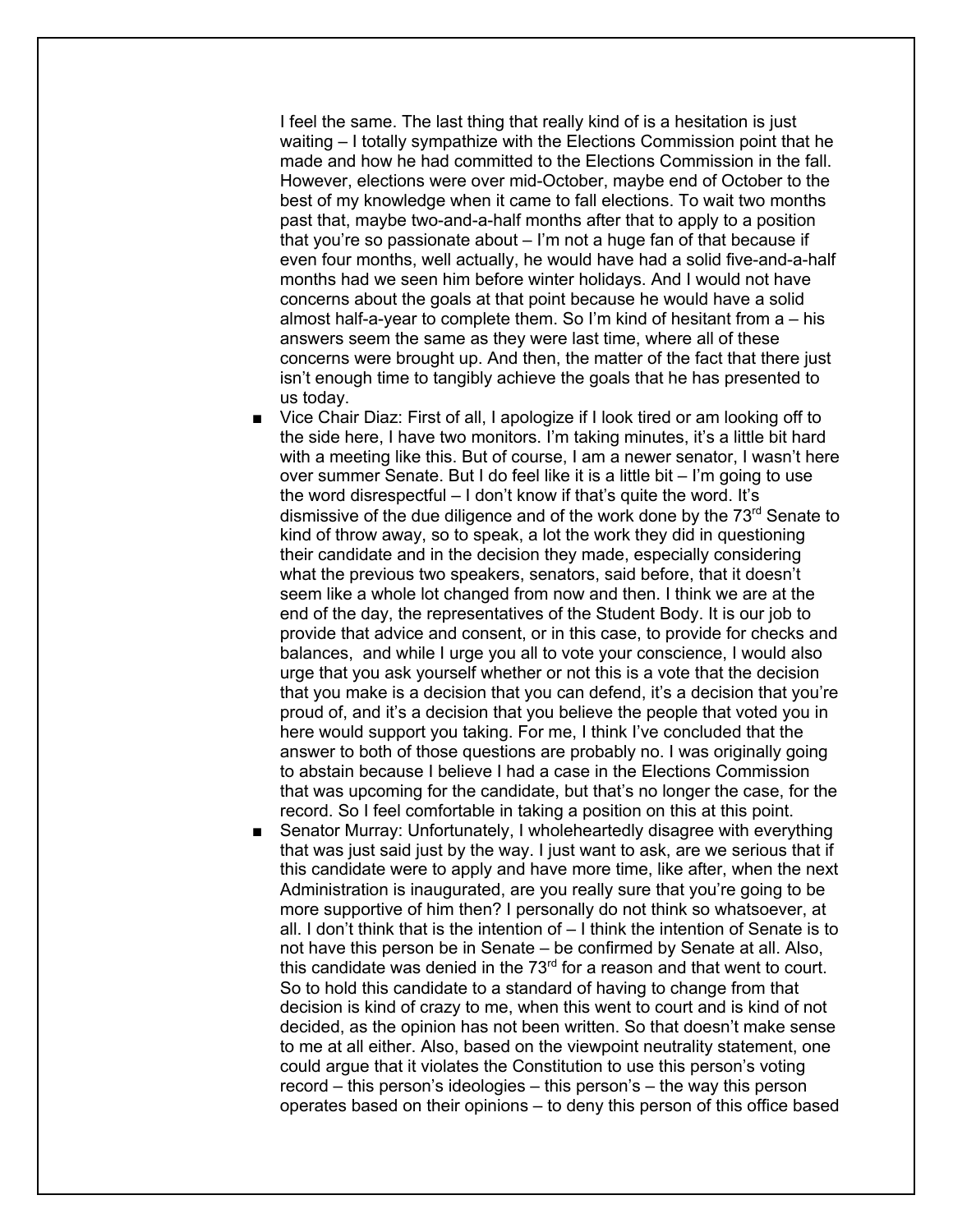on those things. It violated the First Amendment, you're regulating someone's speech in my opinion. I want to say that when people apply to Senate to fill vacant seats, a lot of the time, people have run in an election and lost, or even applied and lost. And a lot of the time, that is framed as the person is "committed, the person's driven." So it's kind of shocking to me that  $-$  I'm going to stop using words like that  $-$  but I just think it's interesting that there seems to be a change in circumstances that that is now being used as a reason to stop. Like it was mentioned, it's disrespectful to the 73<sup>rd</sup> Senate to confirm this candidate now. And as someone who served in the 73<sup>rd</sup> summer Senate and was the vice chair of IA at that time, who was in that confirmation hearing for IA and for the Senate and sat through hours of that meeting, I don't get how it's disrespectful to the work when this is the  $74<sup>th</sup>$  Senate. We're not even considering in the summer having leaves of absences, had temporary summer senators, half of the Senate was switched out in the fall election. If we have 80 people, then 40 people are new people, just about. So it's a completely different situation and I don't get why we would want changes in an answer when what would need to be changed per se, would be to violate the Constitution, to take those into consideration of not liking that. Also with the issue about not having enough time in the rest of this term, I absolutely think these goals are tangible, I will personally sponsor the bill to create a better structure and more delegated structure of the office of AG, regardless of if this candidate is confirmed or not. The timeline issue is not a valid concern in my opinion because the legislative process takes maybe two weeks. I am going to sponsor that bill. I would love to talk to the candidate about that bill because that's important anyway. I don't think it makes any sense to say that your goals aren't tangible with the legislative process is literally – it's simple and probably everyone here has done it. Also I just wanted to make sure that we are being self-reflective and thinking to ourselves if everyone in this committee can say they are 100% absolutely applying the same standard to this candidate as we have to every other candidate that has come through this committee. I personally do not think so. Again, to go off what the candidate said in the questioning about what is qualifying you for office, what qualifies you – or what would disqualify you – your reason to vote no, would be misfeasance, malfeasance, or nonfeasance. Misfeasance means you're doing your job poorly, unintentionally, like if you are scheduling IA on Mondays when forwarding letters come out on Fridays, for example. Malfeasance would be to do that but on purpose, to be intentional about that and to know you're doing something wrong and doing it anyway. And then nonfeasance would be to not do it – to not schedule IA. So yeah, I don't think this candidate falls into misfeasance, malfeasance, or nonfeasance, and I think some of the concerns and a lot of the questions were pointed to this person's opinion – to this person's rights, and that sorts of thing, and so I would not like to violate the U.S. Constitution tonight. And besides that, this candidate in my opinion is very, very knowledgeable and very, very experienced in our Student Government Association, and I think there is plenty of time and I look forward to doing some of those things, and I don't have very much to say besides that.

Senator Pfeuffer-Ferguson: Once again, I do want to remind everyone that no one here has a law degree. Whereas a personal opinion is heard,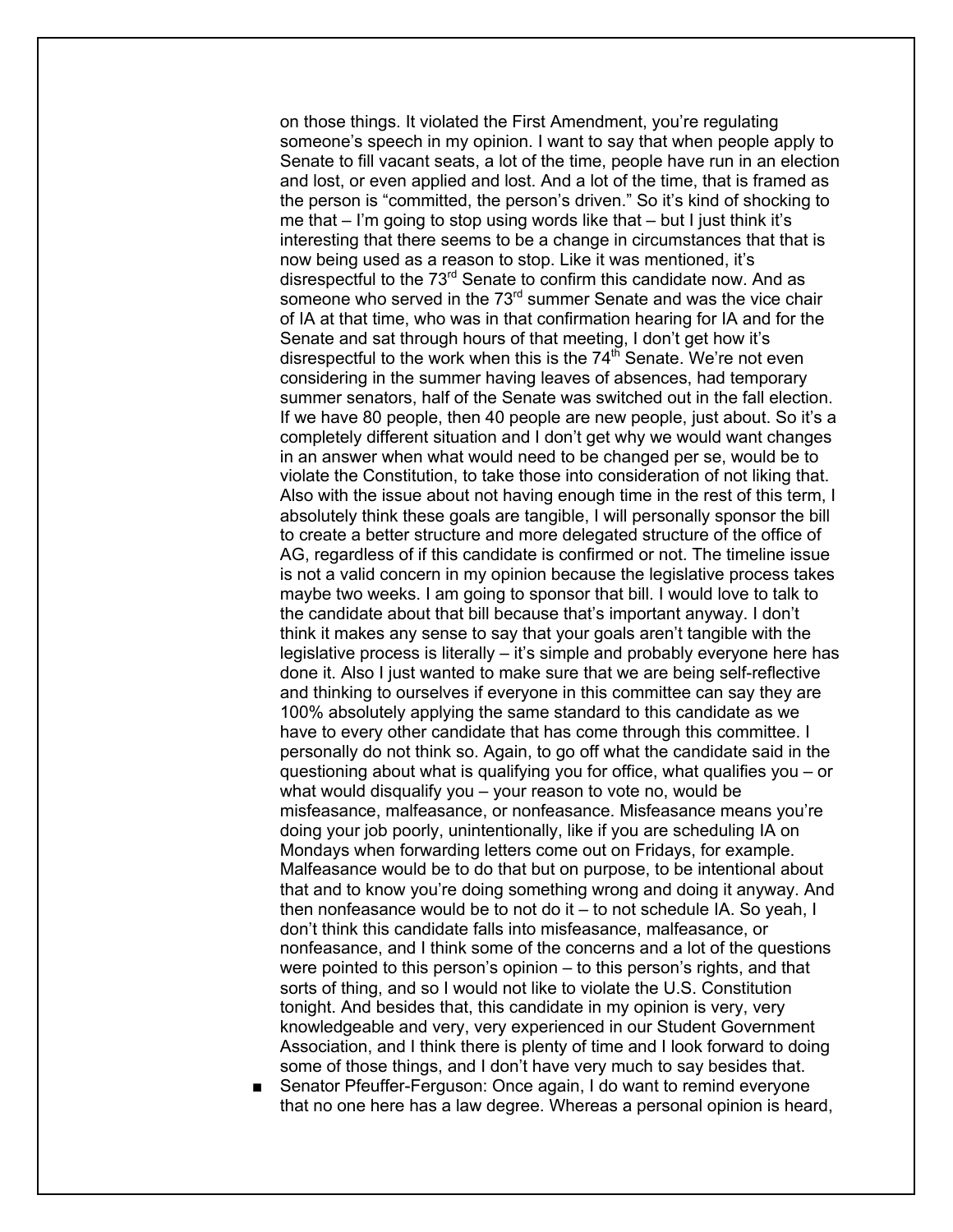it doesn't stand much ground here. Secondly, I do personally stand by everything I have said and that I have asked. I have only asked, and many of us here tonight, have focused just on the objectives because that is what was stressed in the beginning of this meeting. Those three things: misfeasance, malfeasance, all of that – that's for impeaching a candidate. That's if you no longer think they are no longer fit to serve, it does not mean there are not other reasons why would not want to put someone in a position. One of the first things you have to focus on when putting someone in a position is the Student Government mission, and I'm going to accurately say that in this moment, I do not feel the candidate fits that. There are two parts of being in student government, and it's just like regular government as well. And actions taken in the past do have ground. I do not want to sit here and try to misconstrue, and I'm not appreciating other senators misconstruing the words to make it seem as though we are breaking laws when we are not. We were objective tonight, we pointed out actions taken, we asked for evidence, and we based it off of the application. That's what we did tonight. Whenever we had the feeling, if there were certain people that felt they were having issues with following expectations or legal grounds, it was pointed out to the rest of the committee. If there were issues, they were addressed in that moment, but everything else we asked fell in line. On the topic of tangibility as well, I do also want to point out now that previous senators have spoken, the goals given in this application were not tangible in the fact that they were also very vague. I asked the candidate about this reporting system. Once again, that was one of the three, four main goals they explained in this application, and personally there is no use for that. And I will stand by that grounds and the fact that we already have report.fsu.edu. We have the venue to allow people, and the route for people to take this in the manner that they should, administration. Going to one student, that's like if I have an issue and I want to go to Chair Russell and try to tell Chair Russell to handle something. Chair Russell has no grounds to do so. We go strictly based off of administration. They are the ones with the power, they are the ones who are allowed to have that sort of control over the student population. That's one of the goals. The rest of the goals, the wording was very vague. I can give examples. Like the "establishment of a strong infrastructure in the Office of AG that will allow future AGs to feel less burdened while in office." What sort of infrastructure? Whenever I asked about that, there was just not much evidence given. We were not given any tangible form of infrastructure. "Mobilizing the office's resources to conduct community review and reports of different sectors of campus life so that everyday students can have their experiences heard." Reviews, all of that, hearing from our student population – that's what I got from that. Allowing the student population to speak on what's going on. We have multiple venues for that as well. You can report to SGA, you can go straight to a senator. You can go through all these other methods. What makes that different from what already exists? So once again, beyond the timeline tangibility, the vagueness and the existence of other examples of these goals – what do we have beyond that? What are we working based off of? So I do stand strong in my opinions. If the candidate does want to apply again with the next Administration, work with that Administration to see what they want to see on campus for this position and try to make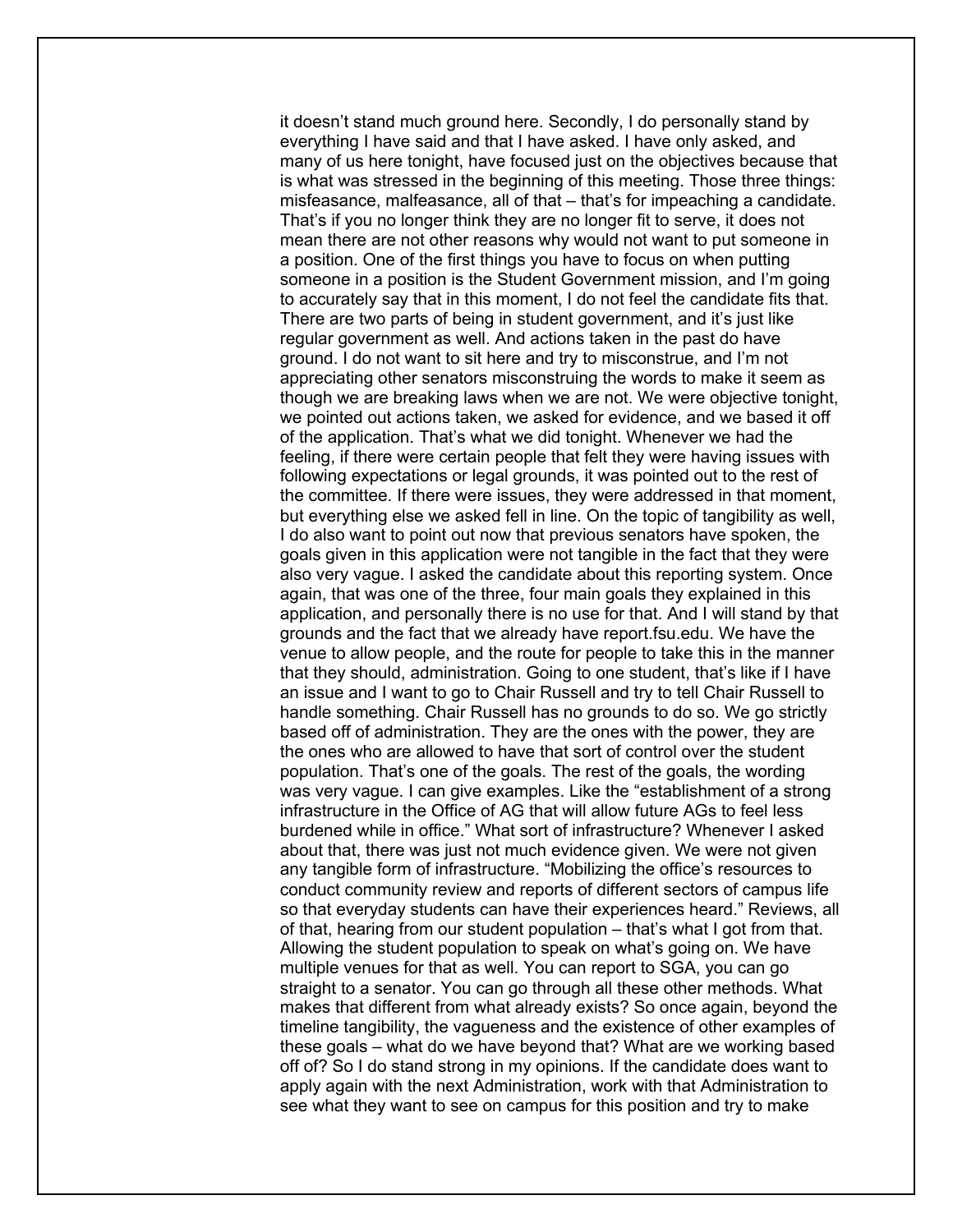these goals less vague and move down routes that don't already exist and kind of innovate this position, I stand by that. Once again, I will not stand for any intimidating language to try to make it seem as though we are doing something we are not tonight. We all did a fantastic job of asking the candidates questions that were objective. So I will still stand by my no vote, and I do urge the rest of you to recognize the fact that I brought up very valid points, no evidence was given to discredit my points. That is a solid reason to vote no, so don't feel the need to be intimidated into not voting no because you feel as though someone with no legal grounds has told you that you've broken the law.

- Vice Chair Diaz: I would like to in some ways echo that, but to also urge for a little bit of calming the temperature. If not for a voting record, as this individual did serve in Student Senate, what are we, then, to base our vote tonight on? This has nothing to do with the candidate's political affiliation. I do not know what this candidate's ideology is or what political party he might affiliate with. And this has nothing to do with the First Amendment, this has to do with what the candidate voted on when he was in Student Senate. And I feel as though, of course, that vote has not changed since July the 21<sup>st</sup>, and I still think that those concerns are real. I don't see the urgency for filling the position of AG at this moment, when I feel as though there is very little that can be done in the office. I just don't  $-1$  don't feel comfortable overriding the will of the 73<sup>rd</sup> Senate tonight or this Wednesday. And for that reason, I am voting no, but I do also urge you all to vote your conscience.
- Senator Lessard: Our voting records is public. The voting record of every single serving senator in this room is public record. Some of us, unfortunately myself not included, are up for reelection coming this spring election. And while I don't believe the Student Body is going to go through and look at your voting record, I do believe that if they were to and decide that because you voted no, or voted yes to a particular piece of legislation that they found wrong or harmful to themselves. If they chose not to vote for you for your student government position, whether that be an executive slate, a class council seat, Union Board, Senate, anything of that nature, I believe that is well within their right. Our voting records are public for a reason. We use them to hold each other accountable for decisions that we have made as student senators and as student government leaders. If people are hurt by those decisions, then they don't – then they should vote their conscience and not give you a position within the student government office. Actual U.S. senators are held accountable for their voting records. Candidates on the other side use them all the time as reasons to potentially vote down a candidate. For even the full U.S. Senate. Our voting records are public for a reason. If people decide to use them as reasons to vote no, that is their right, their public record for a reason. I just think that this candidate was voted no on prior – we have this candidate's voting record, we have – I don't know who say in on the 2020 Student Senate meeting in which things were initially brought up, but there were  $7$  hours  $-7$  hours  $-$  of student comment during the 2020 summer Senate at various meetings because of an individual who hurt large communities on campus. And if people voted in a way in regards to that candidate that hurt students on campus and students want to say "hey, this decision that you made was hurtful,"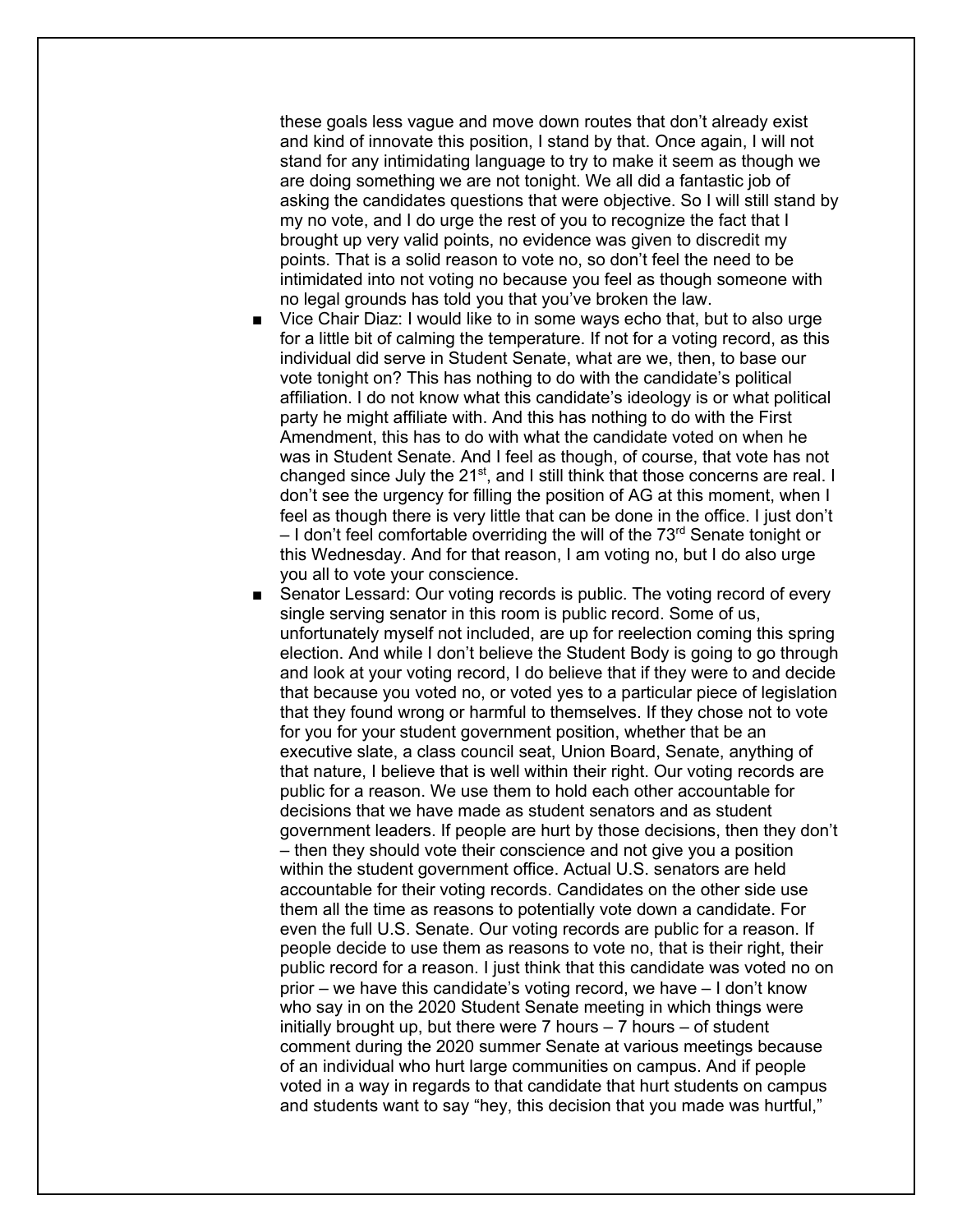that is their right as our voting record is public. No one is entitled to a student government based on how long they've been here, no one is entitled to a student government position because they know people within any branch of the student government. We earn our positions because we were given them by the students. We are entrusted by the Student Body at FSU to represent them well, and to represent them in every aspect of our lives. If any student on campus feels we cannot do that, I actually urge them to vote us out of office.

- Senator Murray: Regardless of if we're disagreeing, thank you to everyone for saying stuff. Obviously vote however you want, but for the sake of minutes and letting other senators hear every side and know what we're thinking and to be kind of informative about the argument, thank you for stating your case, and I just want to state my final case right now. And that is just that, again, I do want to touch on the viewpoint neutrality thing. I don't have a law degree, neither does anyone else on this committee, nor in Senate, I don't believe. But, the Office of the General Counsel of FSU has 10 attorneys, and that is where the viewpoint neutrality statement came from. The Office of the Florida State University General Counsel. So 10 attorneys who have law degrees gave that viewpoint neutrality statement, just for context. And my next point is with the things about tangible goals, again, I don't really get that argument. The job of the AG is not to have tangible goals that you're trying to institute, new for the first time. The job of the AG is to represent the Student Body. To be judging so harshly based on the goals put in an application – I don't think that's so pertinent to this office. I think that's a bonus. I think it's great that the candidate has any goals. I think the most important goal for a candidate for AG would be to execute the office that is stated. Not so much – I mean it would be really great to have all these tangible goals – but that is not the most important thing. And I think there were questions about "what basis then should we decide our votes on?" We should decide it based on the candidate's experience objectively representing the Student Body, and I believe that has happened and that it will happen. I believe the candidate is experienced. I believe the candidate will objectively represent the Student Body, and I am done talking for the night.
- Senator Lessard: One thing I think is being failed to mention in regards to this viewpoint neutrality statement from the Office of General Counsel, is that it is actually in direct accordance to funding. It has nothing to do with elected or appointed student government positions. It has everything to do with the allocations of activity and service fees and what we fund as student senators on campus. In my opinion, to use that here is taking it out of context, as this was given from the Office of General Counsel in regards to funding. We are all awarded our student government positions by the students on the FSU campus. If at any point, they don't agree with something that we're doing, even if it is just a personal opinion, it is their right as our constituents to vote us out of our positions, just as it is our jobs as senators to ensure that the people we are appointing to different student leadership positions on campus, whether it be exec branch or bureaus, or filling vacant student government positions, that we feel that these students are going to adequately represent the entirety of the Student Body. And with the vague answer given today by these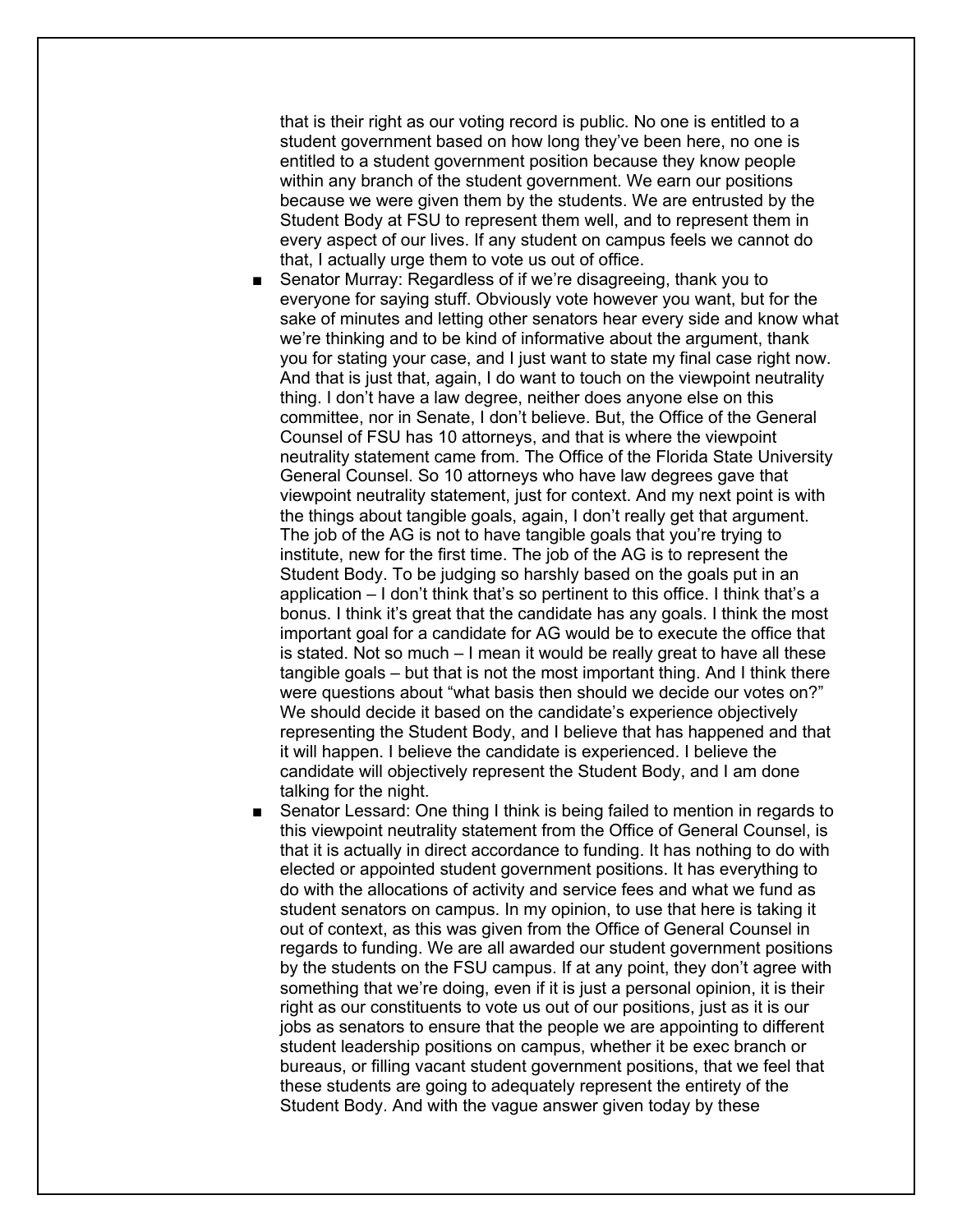candidates, I haven't seen that yet. I am happy to have him reapply and come back and prove me wrong. I will admit it when I'm wrong. But I am not seeing that right now, and I think that is something we have to consider. Viewpoint neutrality, from the Office of General Counsel, was directly related to the allocations of activity and service fees, as those are paid for all students. It is in the title of the memo: "Legal Opinion Regarding Allocation of Funds to Student Organizations and Viewpoint Neutrality." We, just like all of us can be impeached by our fellow student senators, any exec position, any agency exec position can be impeached by the students who voted to put that student in that leadership position. AG is voted for by the students through us, and the students voted us in the position to vote and appoint the AG, and it is our duty as students senators to ensure that we feel that this candidate is going to adequately represent all students and I'm just not seeing that today. I'm not saying that he won't. If he came back with more well-rounded answers, more descriptive examples, I just didn't see that today.

- **Senator Hautrive moves to call the question; Senator Pfeuffer-Ferguson seconds**
- Vote:
	- Yes: 2 Senators Hautrive, Murray
	- No: 5 Senators Fronczak, Pfeuffer-Ferguson, Lessard, Drackley, Vice Chair Diaz
	- Abstain: 1 Senator Downing
- **RESULT: CANDIDATE COREY ADAMYK DOES NOT PASS**

### **Unfinished Business:**

- **Candidate for Student Council for Accessibility Advocacy, Committee Member –** Roberto Ortiz
- **Candidate for Veterans Student Union, Assistant Director –** Haley Olsen

### **Closing Announcements:**

- **Chair Russell:** I have spoken with Vice Chair Diaz about the possibility of getting legislation started about rescinding an applicant's application if they fail to show up for x amount of meetings. I am going to discuss that with Chief of Staff Slimak and Secretary England about that, and all the people involved, and I would love to get all of you feedback on it as it would be a committee bill. Please be here and attentive for bureau review. If anyone shares their presentations before the meeting, I will put it in our Google Drive and let you guys know. Thank you for liking my messages and letting me know you've seen them.
- **Vice Chair Diaz:** I know that this was a contentious meeting and that there were a lot of opinions that needed to be expressed. I understand that we're representing our constituents on this very important decision, but wow are these minutes going to take me a while. I would just say for the future, if we could have more brevity – I was going to put it in the chat, but I feel like it is disrespectful to say so, as this was a very important matter, and I feel like these minutes have to be very accurate as this could – again issues that Senator Murray brough up – that this could potentially go into some legal gray area, that these minutes have to be accurate. Therefore, I didn't want to impede upon that by telling you guys to calm down and be brief, but I would appreciate that in the future. Thank you for your debate as always.